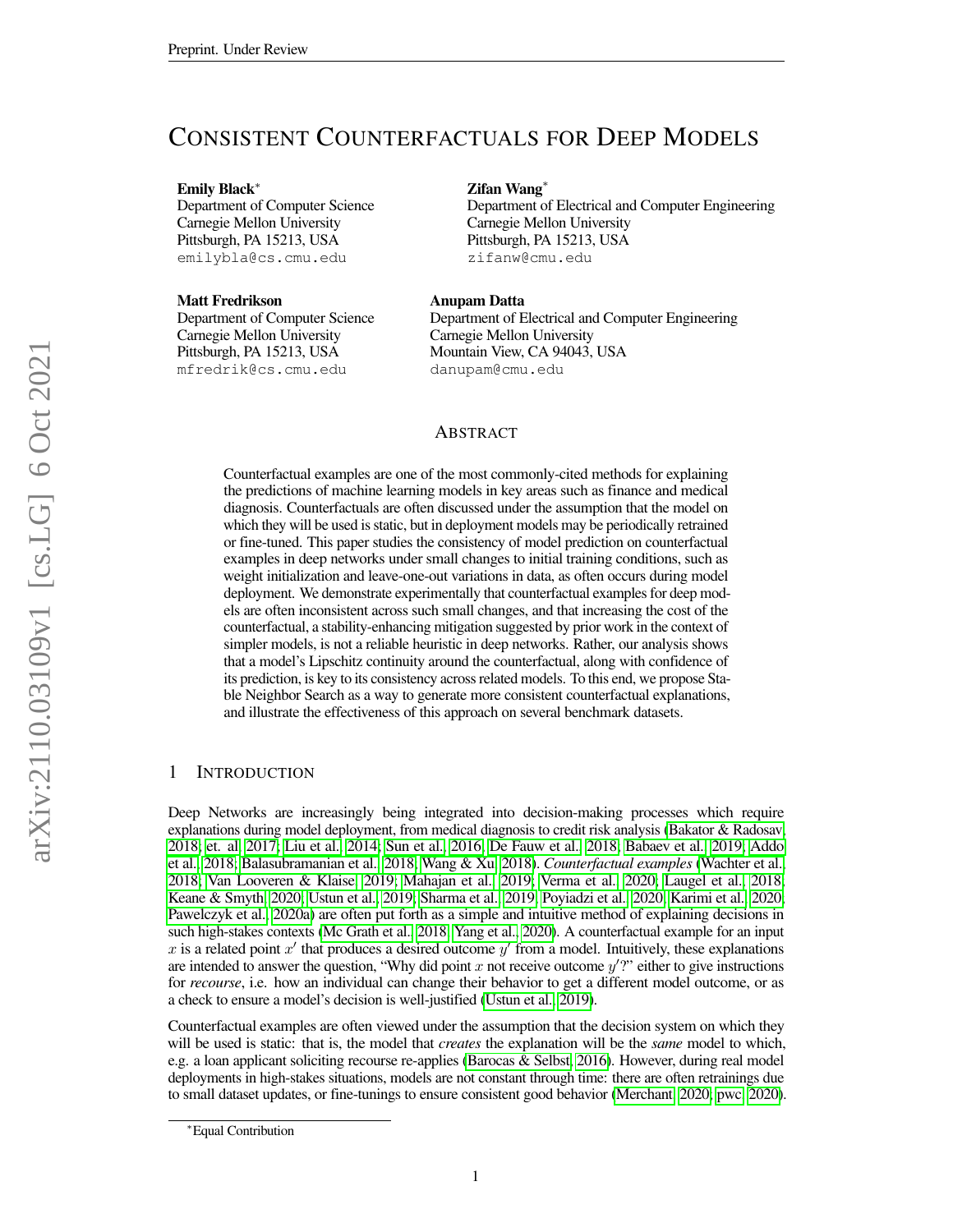Thus, in order for counterfactuals to be usable in practice, they must return the same desired outcome not only for the model that generates them, but for similar models created during deployment.

This paper investigates the consistency of model predictions on counterfactual examples between deep models with seemingly inconsequential differences, i.e. random seed and one-point changes in the training set. We demonstrate that some of the most common methods generating counterfactuals in deep models either are highly inconsistent between models or very costly in terms of distance from the original input. Recent work that has investigated this problem in simpler models [\(Pawelczyk et al., 2020b\)](#page-12-9) has pointed to increasing counterfactual cost, i.e. the distance between an input point and its counterfactual, as a method of increasing consistency. We show that while higher than *minimal* cost is necessary to achieve a stable counterfactual, cost alone is not a reliable signal to guide the search for stable counterfactuals in deep models (Section [3\)](#page-2-0).

Instead, we show that a model's Lipschitz continuity and confidence around the counterfactual is a more reliable indicator of the counterfactual's stability. Intuitively, this is due to the fact that these factors bound the extent of a models local decision boundaries will change across fine-tunings, which we prove in Section [4.](#page-3-0) Following this result, we introduce *Stable Neighbor Search* (SNS), which finds counterfactuals by searching for high-confidence points with small Lipschitz constants in the generating model (Section [4\)](#page-3-0). Finally, we empirically demonstrate that SNS generates consistent counterfactuals while maintaining a low cost relative to other methods over several tabular datasets, e.g. Seizure and German Credit from UCI database [\(Dua & Karra Taniskidou, 2017\)](#page-10-2), in Section [5.](#page-6-0)

In summary, our main contributions are: 1) we demonstrate that common counterfactual explanations can have low consistency across nearby *deep* models, and that cost is an insufficient signal to find consistent counterfactuals (Theorem. [1\)](#page-2-1); 2) to navigate this cost-consistency tradeoff, we prove that counterfactual examples in a neighborhood where the network has a small local Lipschitz constant are more consistent against small changes in the training environment (Theorem. [2\)](#page-4-0); 3) leveraging this result, we propose SNS as a way to generate consistent counterfactual explanations (Def. [5\)](#page-6-1); 4) we empirically demonstrate the effectiveness of SNS in generating consistent and low-cost counterfactual explanations (Table [1\)](#page-7-0). More broadly, this paper further develops a connection between the geometry of deep models and the consistency of counterfactual examples. When considered alongside related findings that focus on attribution methods, our work adds to the perspective that *good explanations require good models to begin with* [\(Croce et al.,](#page-10-3) [2019;](#page-10-3) [Wang et al., 2020;](#page-12-10) [Dombrowski et al., 2019;](#page-10-4) [Simonyan et al., 2013;](#page-12-11) [Sundararajan et al., 2017\)](#page-12-12).

# 2 BACKGROUND

**Notation.** We begin with notation, preliminaries, and definitions. Let  $F(\mathbf{x};\theta) = \arg\max_i f_i(\mathbf{x};\theta)$  be a deep network where  $f_i$  denotes the logit output for the i-th class and  $\theta$  is the vector of trainable parameters. If  $F(\mathbf{x};\theta) \in \{0,1\}$ , there is only one logit output so we write f. Throughout the paper we assume F is piece-wise linear such that all the activation functions are ReLUs. We use  $||\mathbf{x}||_p$  to denote the  $\ell_p$  norm of a vector x and  $B_p(\mathbf{x}, \epsilon) \stackrel{\text{def}}{=} {\mathbf{x}}' || |\mathbf{x}' - \mathbf{x}||_p \leq \epsilon, \mathbf{x}' \in \mathbb{R}^d$  to denote a norm-bounded ball around x.

Counterfactual Examples. We introduce some general notation to unify the definition of a counterfactual example across various approaches with differing desiderata. In the most general sense, a counterfactual example for an input x is an example  $x_c$  that receives the different, often targeted, prediction while minimizing a user-defined *quantity of interest* (QoI) (see Def. [1\)](#page-1-0): for example, a counterfactual explanation for a rejected loan application is a related hypothetical application that was accepted. We refer to the point x requiring a counterfactual example the *origin point* or *input* interchangeably.

<span id="page-1-0"></span>Definition 1 (Counterfactual Example). *Given a model* F(x)*, an input* x*, a desired outcome class*  $c \neq F(\mathbf{x};\theta)$ , and a user-defined quantity of interest q, a counterfactual example  $\mathbf{x}_c$  for  $\mathbf{x}$  is defined as  $\mathbf{x}_c \stackrel{\text{def}}{=} \arg\!\min_{F(\mathbf{x}',\theta)=c} q(\mathbf{x}',\mathbf{x})$  where the cost of  $\mathbf{x}_c$  is defined as  $||\mathbf{x}-\mathbf{x}_c||_p$ .

The majority of counterfactual generation algorithms minimize of  $q_{\rm low}({\bf x},{\bf x}')\!=\!||{\bf x}-{\bf x}'||_p,$  potentially along with some constraints, to encourage low-cost counterfactuals [\(Wachter et al., 2018\)](#page-12-2). Some common variations include ensuring that counterfactuals are attainable, i.e. not changing features that cannot be changed (e.g. sex, age) due to domain constraints [\(Ustun et al., 2019;](#page-12-5) [Lash et al., 2017\)](#page-11-7), ensuring sparsity, so that fewer features are changed [\(Dandl et al., 2020;](#page-10-5) [Guidotti et al., 2018\)](#page-10-6), or incorporating user preferences into what features can be changed [\(Mahajan et al., 2019\)](#page-11-1). Alternatively, a somewhat distinct line of work [\(Pawel](#page-12-8)[czyk et al., 2020a;](#page-12-8) [Van Looveren & Klaise, 2019;](#page-12-3) [Joshi et al., 2019\)](#page-11-8) also adds constraint to ensure that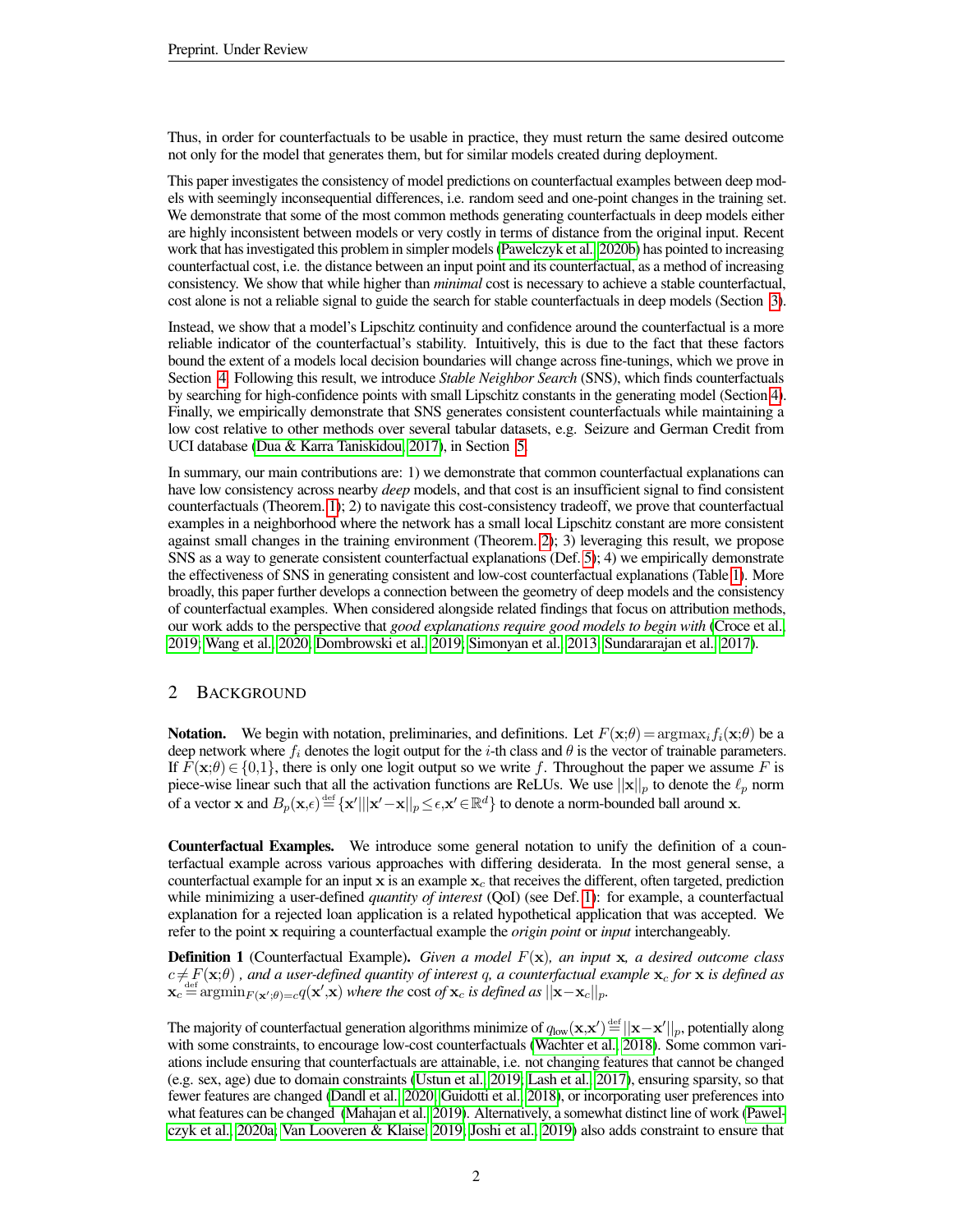counterfactuals come from the data manifold. Other works still integrate causal validity into counterfactual search [\(Karimi et al., 2020\)](#page-11-4), or generate multiple counterfactuals at once [\(Mothilal et al., 2020\)](#page-11-9).

We focus our analysis on the first two approaches, which we denote *minimum-cost* and *data-support* counterfactuals. We make this choice as the causal and distributional assumptions used in other counterfactual generation methods referenced are specific to a given application domain, whereas our focus is on the general properties of counterfactuals across domains. Specifically, we evaluate our results on minimum-cost counterfactuals introduced by [Wachter et al.](#page-12-2) [\(2018\)](#page-12-2), and data-support counterfactuals from [Pawelczyk et al.](#page-12-8) [\(2020a\)](#page-12-8), and [Van Looveren & Klaise](#page-12-3) [\(2019\)](#page-12-3). We give the full descriptions of these approaches in Sec. [5.](#page-6-0)

**Counterfactual Consistency.** Given two models  $F(\mathbf{x};\theta_1)$  and  $F(\mathbf{x};\theta_2)$ , a counterfactual example  $\mathbf{x}_c$ for  $F(\mathbf{x};\theta_1)$  is consistent with respect to  $F(\mathbf{x};\theta_2)$  means  $F(\mathbf{x}_c;\theta_1) = F(\mathbf{x}_c;\theta_2)$ . Following [Pawelczyk](#page-12-9) [et al.](#page-12-9) [\(2020b\)](#page-12-9), we define the *Invalidation Rate* for counterfactuals in Def. [2.](#page-2-2)

<span id="page-2-2"></span>**Definition 2** (Invalidation Rate). *Suppose*  $x_c$  *is a counterfactual example for*  $x$  *found in a model*  $F(x;\theta)$ *, we define the invalidation rate*  $\text{IV}(\mathbf{x}_c,\Theta)$  *of*  $\mathbf{x}_c$  *with respect to a distribution*  $\Theta$  *of trainable parameters*  $as \ \mathbf{IV}(\mathbf{x}_c,\Theta) \stackrel{\text{def}}{=} \mathbb{E}_{\theta' \sim \Theta} \mathbb{I}[F(\mathbf{x}_c;\theta') \neq F(\mathbf{x}_c;\theta)].$ 

Throughout this paper, we will call the model  $F(\mathbf{x};\theta)$  that creates the counterfactual the *generating* or *base* model. Recent work has investigated the consistency of counterfactual examples across similar linear and random forest models [\(Pawelczyk et al., 2020b\)](#page-12-9). We study the invalidation rate with respect to the distribution Θ introduced by arbitrary differences in the training environment, such as random initialization and onepoint difference in the training dataset. We also assume  $F(\mathbf{x};\theta')$  uses the same set of hyper-parameters as chosen for  $F(\mathbf{x};\theta)$ , e.g. the number of epochs, the optimizer, the learning rate scheduling, loss functions, etc.

# <span id="page-2-0"></span>3 COUNTERFACTUAL INVALIDATION IN DEEP MODELS

As we demonstrate in more detail in Section [5,](#page-6-0) counterfactual invalidation is a problem in deep networks on real data: counterfactuals produce inconsistent outcomes in duplicitous deep models up to 94% of the time.

Previous work investigating the problem of counterfactual invalidation [\(Pawelczyk et al., 2020b;](#page-12-9) [Rawal](#page-12-13) [et al., 2021\)](#page-12-13), has pointed to increasing counterfactual cost as a potential mitigation strategy. In particular, they prove that higher cost counterfactuals will lead to lower invalidation rates in linear models in expectation [\(Rawal et al., 2021\)](#page-12-13), and demonstrate their relationship in a broader class of well-calibrated models [\(Pawelczyk et al., 2020b\)](#page-12-9). While this insight provides interesting challenge to the perspective that low cost counterfactuals should be preferred, we show that cost alone is insufficient to determine which counterfactual has a greater chance of being consistent at generation time in deep models.

The intuition that a larger distance between input and counterfactual will lead to lower invalidation rests on the assumption that the distance between a point x and a counterfactual  $x_c$  is indicative of the distance from  $x_c$  to the decision boundary, with a higher distance making  $x_c$ 's prediction more stable under perturbations to that boundary. This holds well in a linear model, where there is only one boundary [\(Rawal et al., 2021\)](#page-12-13).

However, in the complex decision boundaries of deep networks, going farther away from a point across the *nearest* boundary may lead to being closer to a *different* boundary. We prove that this holds even for a one-hidden-layer network by Theorem [1.](#page-2-1) This observation shows that a counterfactual example that is farther from its origin point may be equally susceptible to invalidation as one closer to it. In fact, we show that the *only* models where  $\ell_p$  cost is universally a good heuristic for distance from a decision boundary, and therefore by the reasoning above, consistency, are linear models (Lemma [1\)](#page-2-3).

<span id="page-2-1"></span>**Theorem 1.** *Suppose that*  $H_1, H_2$  *are decision boundaries in a piecewise-linear network*  $F(\mathbf{x}) =$  $sign\{w_1^\top ReLU(W_0\mathbf{x})\}$ , and let  $\mathbf{x}$  *be an arbitrary point in its domain. If the projections of*  $\mathbf{x}$  *onto* the corresponding halfspace constraints of  $H_1,H_2$  are on  $H_1$  and  $H_2$ , then there exists a point  $\mathbf{x}'$  such that:

$$
1) d(\mathbf{x}', H_2) = 0 \qquad \qquad 2) d(\mathbf{x}', H_2) < d(\mathbf{x}, H_2) \qquad \qquad 3) d(\mathbf{x}, H_1) \le d(\mathbf{x}', H_1)
$$

*where*  $d(\mathbf{x}, H_*)$  *denotes the distance between*  $\mathbf{x}$  *and the nearest point on a boundary*  $H_*$ .

<span id="page-2-3"></span>Lemma 1. *Let* H1,H2,F *and* x *be defined as in Theorem [1.](#page-2-1) If the projections of* x *onto the corresponding halfspace constraints of*  $H_1$ *,*  $H_2$  *are on*  $H_1$  *and*  $H_2$ *, but there does not exist a point*  $\mathbf{x}'$  *satisfying (2) and* (3) *from Theorem [1,](#page-2-1) then*  $H_1 = H_2$ .

Figure [1](#page-3-1) illustrates the geometric intuition behind these results. The shaded regions of [1b](#page-3-1) correspond to two decision surfaces trained from different random seeds on the data in (a). The lighter gray region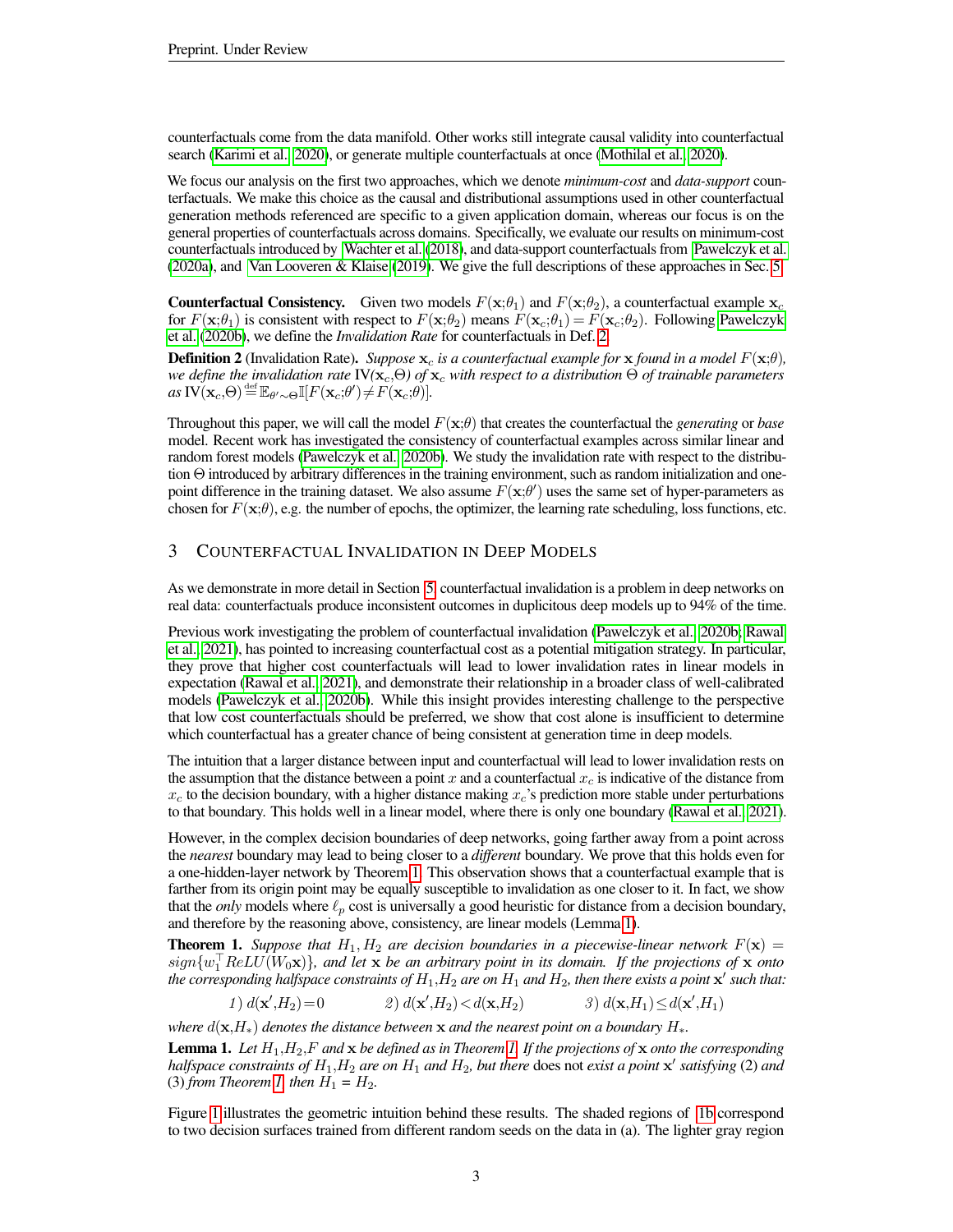<span id="page-3-1"></span>

Figure 1: Illustration of the boundary change in a deep model (b) and a linear model (c) for a 2D dataset (a) when changing the seed for random initialization during the training. Shaded regions correspond to the area when two deep models in (b) (or two linear models in (c)) make different predictions.

denotes where the models disagree, whereas the black and white regions denote agreement. Observe that counterfactuals equally far from a decision boundary may have different invalidation behavior, as demonstrated by the counterfactuals  $c_1$  and  $c_2$  for the point  $x_2$ . Also note that as shown with  $x_1$ , being far away from one boundary may lead one to cross another one in deep models. However, for two linear models shown in Fig. [1c,](#page-3-1) being far away from the boundary is indeed a good indicator or being consistent.

The discussion so far has demonstrated that there is not a strong theoretical relationship between cost and invalidation in deep models. In Section [5,](#page-6-0) we test this claim on real data, and show that higher-cost counterfactuals can have *higher* invalidation rates than their lower-cost relatives (c.f. Table [1\)](#page-7-0). Further, we show that the coefficient of determination  $(R^2)$  between cost and invalidation rate is very small (with all but one around 0.05). Thus, while cost and invalidation are certainly related—for example, it may be necessary for a stable counterfactual to be more costly than the *minimum* point across the boundary—cost alone is not enough to determine which one will be the most consistent in deep models.

# <span id="page-3-0"></span>4 TOWARDS CONSISTENT COUNTERFACTUALS

In this section, we demonstrate that the Lipschitz continuity (Def. [3\)](#page-3-2) of a neighborhood around a counterfactual can be leveraged to characterize the consistency of counterfactual explanations under changes to the network's parameters (Section [4.2\)](#page-4-1). Our main supporting result is given in Theorem [2,](#page-4-0) which shows that a model's Lipschitz constant in a neighborhood around a  $x_c$  together with the confidence of its prediction on  $x_c$  serve as a proxy for the difficulty of invalidating  $x_c$ . We further discuss insights from these analytical results and introduce an effective approach, *Stable Neighbor Search*, to improve the consistency of counterfactual explanations (Section [4.3\)](#page-5-0). Unless otherwise noted, this section assumes all norms are  $\ell_2$ .

<span id="page-3-2"></span>**Definition 3** (Lipschitz Continuity). A continuous and differentiable function  $h: S \to \mathbb{R}^m$  is K-Lipschitz continuous *iff*  $\forall x' \in S, ||h(x') - h(x)|| \le K||x' - x||$ . We write h is K-Lipschitz in S.

#### 4.1 RELU DECISION BOUNDARIES AND DISTRIBUTIONAL INFLUENCE

We analyze the differences between models with changes such as random initialization by studying the differences that arise in their decision boundaries. In order to capture information about the decision boundaries in analytical form, we introduce *distributional influence*: a method of using a model's gradients to gather information its local decision boundaries. We begin motivating this choice by reviewing key aspects of the geometry of ReLU networks.

ReLU networks have piecewise linear boundaries that are defined by the status of each ReLU neuron in the model [\(Jordan et al., 2019;](#page-11-10) [Hanin & Rolnick, 2019\)](#page-10-7). To see this, let  $u_i(\mathbf{x})$  denote the pre-activation value of the neuron  $u_i$  in the network f at x. We can associate a half-space  $A_i$  in the input space with the linear activation constraint  $u_i(\mathbf{x}) \geq 0$  corresponding to the *activation status* of neuron  $u_i$ , and an *activation pattern* for a network at  $x$ ,  $p(x)$ , as the activation status of every neuron in the network. An *activation region* for a given activation pattern p, denoted  $\mathcal{R}(p)$ , is then a subspace of the network's input that yields the activations in  $p$ ; geometrically, this is a polytope given by the convex intersection of all the half-spaces described by  $p$ , with facets corresponding to each neuron's activation constraint.

Note that for points in a given activation region  $\mathcal{R}(p)$ , the network f can be expressed as a linear function, i.e.  $\forall x \in \mathcal{R}(p) \cdot f(x) = \mathbf{w}_p^{\top} \mathbf{x} + b_p$  where  $\mathbf{w}_p$  is given by  $\mathbf{w} = \partial f(\mathbf{x}) / \partial \mathbf{x}$  [\(Jordan et al., 2019;](#page-11-10) [Hanin &](#page-10-7)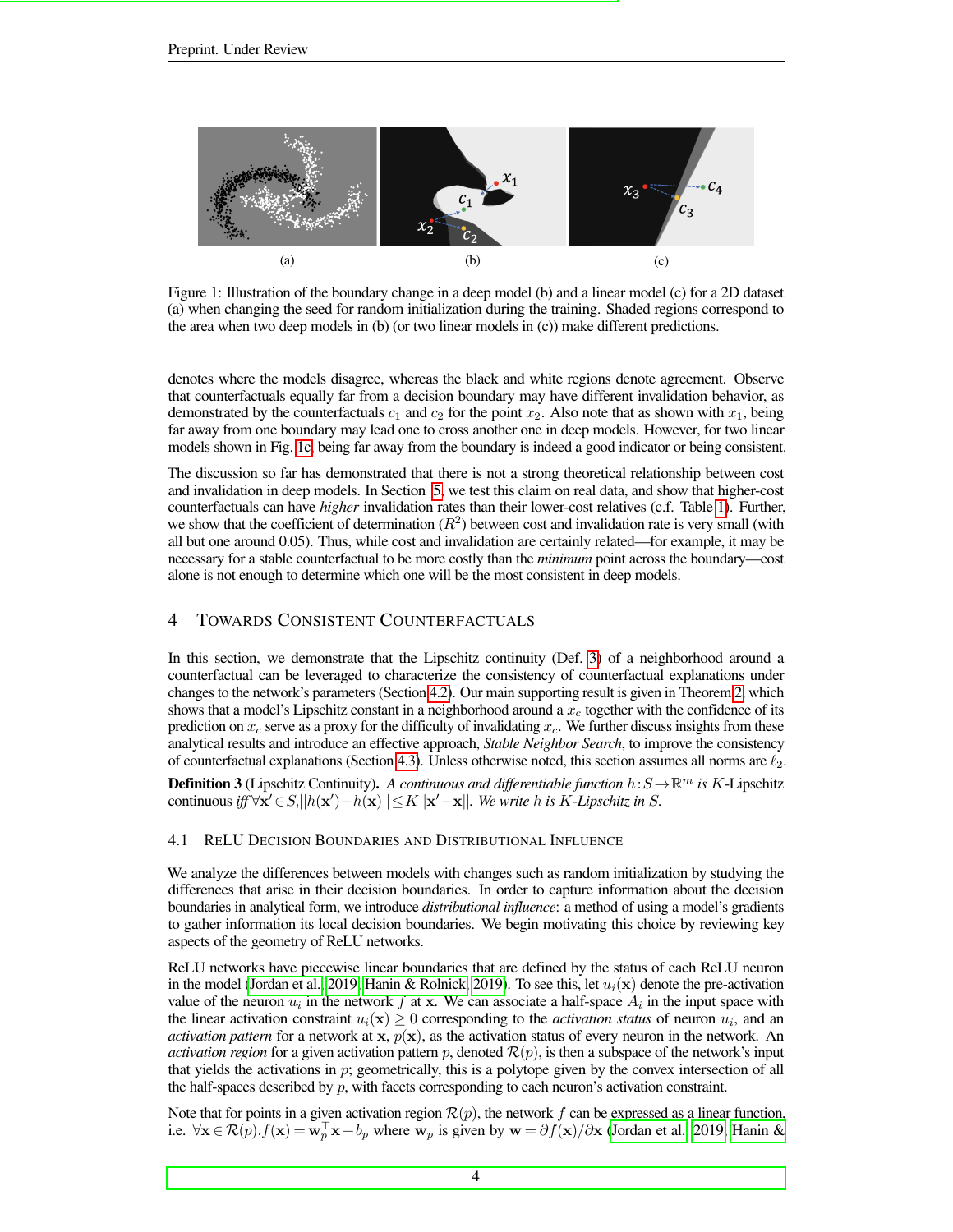<span id="page-4-2"></span>

Figure 2: (a) A geometric view of the input space in a ReLU network. Dashed lines correspond to activation constraints while the colorful solid lines are piece-wise linear decision boundaries. Taking gradient of the model's output with respect to the input returns a vector that is orthogonal to a nearby boundary (points in the blue and green regions) or an extension of a nearby boundary (the point in the yellow region). (b) Curves of the model's sigmoid output  $\sigma(tx')$  against t.

[Rolnick, 2019\)](#page-10-7). Decision boundaries are thus piecewise-linear constraints,  $f(x) \ge 0$  for binary classifiers, or  $f_i(\mathbf{x}) \geq f_i(\mathbf{x})$  between classes i and j for a categorical classifier, with linear pieces corresponding to the activation region of x. This leads us to the following: *(1)* if a decision boundary crosses  $\mathcal{R}(p)$ , then  $w_p$  will be orthogonal to that boundary, and (2) if a decision boundary does not cross the region  $\mathcal{R}(p)$ , then w<sup>p</sup> is orthogonal to an *extension* of a nearby boundary [\(Fromherz et al., 2021;](#page-10-8) [Wang et al., 2021\)](#page-13-1). In either case, the gradient with respect to the input captures information about a particular nearby decision boundary. Figure [2a](#page-4-2) summarizes this visually.

This analysis motivates the introduction of *distributional influence* (Definition [4\)](#page-4-3), which aggregates the gradients of the model at points in a given *distribution of interest* (DoI) around x.

<span id="page-4-3"></span>**Definition 4** (Distributional Influence [\(Leino et al., 2018\)](#page-11-11)). *Given an input* x, a network  $f : \mathbb{R}^d \to \mathbb{R}^m$ , *a class of interest* c*, and a distribution of interest* D<sup>x</sup> *which describes a reference neighborhood around*  $\mathbf{x}$ , define the distributional influence as  $\chi^c_{\mathcal{D}_\mathbf{x}}(\mathbf{x}) \stackrel{\text{def}}{=} \mathbb{E}_{\mathbf{x}' \sim \mathcal{D}_\mathbf{x}}[\partial f_c(\mathbf{x}')/\partial \mathbf{x}']$ . We write  $\widetilde{S}(\mathcal{D}_\mathbf{x})$  to represent *the support of*  $\mathcal{D}_x$ *. When*  $m=1$ *, we write*  $\chi_{\mathcal{D}_x}(\mathbf{x}) \stackrel{\text{def}}{=} \mathbb{E}_{\mathbf{x}' \sim \mathcal{D}_x}[\partial f(\mathbf{x}')/\partial \mathbf{x}']$ *.* 

In [Leino et al.](#page-11-11) [\(2018\)](#page-11-11), distributional influence is used to attribute the importance of a model's input and internal features on observed outcomes. Following the connection between gradients and decision boundaries in ReLU networks, we leverage it to capture useful information about nearby decision boundaries as detailed in Section [4.2.](#page-4-1)

### <span id="page-4-1"></span>4.2 CONSISTENCY AND CONTINUITY

Characterizing the precise effect such as random initialization have on the outcome of training is challenging. We approach this by modeling the differences that arise from small changes such as a *fine-tuning* of the original model, where the top layer of the model is re-trained and the parameters of rest of the layers are frozen.

We now introduce Theorem [2,](#page-4-0) which bounds the change on distributional influence when the model is fine-tuned at its top layer in terms of the model's Lipschitz continuity on the support of  $\mathcal{D}_{\mathbf{x}}$ . This suggests that finding a high-confidence counterfactual example in a neighborhood with a lower Lipschitz constant may lead to lower invalidation after fine-tuning, given the relationship between nearby boundaries and influence described in the previous section.

<span id="page-4-0"></span>**Theorem 2.** Let  $f(\mathbf{x}) = \mathbf{w}^\top \cdot h(\mathbf{x}) + b$  be a ReLU network with a single logit output (i.e., a binary classifier), *where*  $h(\mathbf{x})$  *is the output of the penultimate layer, and denote*  $\sigma_{\mathbf{w}} = \sigma(f(\mathbf{x}))$  *as the sigmoid output of the*  $\mod$  at  $\mathbf{x}$ . Let  $\mathcal{W} \stackrel{\text{def}}{=} \{ \mathbf{w}' : ||\mathbf{w} - \mathbf{w}'|| \leq \Delta \}$  and  $\chi_{\mathcal{D}_{\mathbf{x}}}(\mathbf{x};\mathbf{w})$  be the distributional influence of f when *weights* ware used at the top layer. If h is K-Lipschitz in the support  $S(\mathcal{D}_x)$ *, the following inequality holds:* 

$$
\forall \mathbf{w}' \in \mathcal{W}. || \chi_{\mathcal{D}_{\mathbf{x}}}(\mathbf{x}; \mathbf{w}) - \chi_{\mathcal{D}_{\mathbf{x}}}(\mathbf{x}; \mathbf{w}') || \le K \left[ \frac{\partial \sigma_{\mathbf{w}}}{\partial g} \cdot ||\mathbf{w} - \lambda \mathbf{w}' || + C \right]
$$

*where*  $\lambda = \frac{\partial \sigma_{\mathbf{w}}'}{\partial g} / \frac{\partial \sigma_{\mathbf{w}}}{\partial g}$  *and*  $C = \frac{1}{2} (||\mathbf{w}|| + \frac{1}{2}\Delta)$ *.*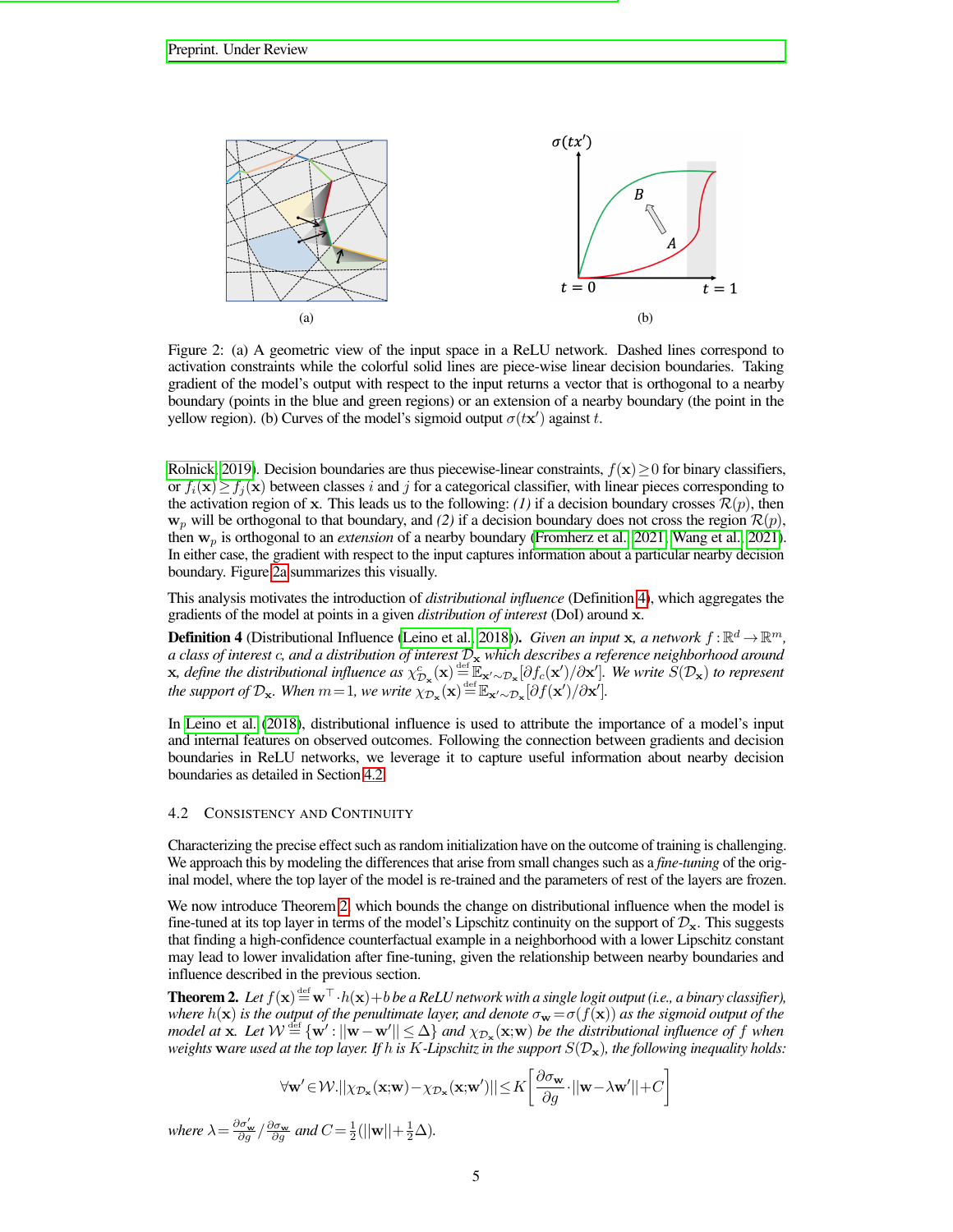Observations. Theorem [2](#page-4-0) characterizes the extent to which a model's local decision boundaries, by proxy of influence, may change as a result of fine-tuning. This intuitively relates to the likelihood of a counterfactual's invalidation, as a point near a decision boundary undergoing a large shift is more likely to experience a change in prediction than one near a stable portion of the boundary. As the two key ingredients in Theorem [2](#page-4-0) are the local Lipschitz constant and the model's confidence at x, this suggests that searching for high-confidence points in neighborhoods with small Lipschitz constants will yield more consistent counterfactuals. While Theorem [2](#page-4-0) does not provide a direct bound on invalidation, and is limited to changes only at the network's top layer, we characterize the effectiveness of this heuristic in more general settings empirically in Section [5](#page-6-0) after showing how to efficiently operationalize it in Section [4.3.](#page-5-0)

### <span id="page-5-0"></span>4.3 FINDING CONSISTENT COUNTERFACTUALS

The results from the previous section suggest that counterfactuals with higher sigmoid output and lower Lipschitz Constants of the penultimate layer's output with respect to the DoI  $\mathcal{D}_x$  will be more consistent across related models. *Stable Neighbor Search* (SNS) leverages this intuition to find consistent counterfactuals by searching for those with a low Lipschitz constant and confident counterfactual. We can find such points with the objective in Equation [1,](#page-5-1) which assumes a given counterfactual point x.

<span id="page-5-2"></span><span id="page-5-1"></span>
$$
\mathbf{x}_c = \arg\max_{\mathbf{x}' \in B(\mathbf{x},\delta)} [\sigma(\mathbf{x}') - K_{S'}] \quad \text{such that } F(\mathbf{x}_c;\theta) = F(\mathbf{x};\theta)
$$
 (1)

In Eq. [1](#page-5-1) above and throughout this section, we assume that  $F$  is a binary classifier with a single-logit output f, and sigmoid output  $\sigma(f(x))$ . When f is clear from the context, we directly write  $\sigma(x)$ . The results are readily extended to multi-logit outputs by optimizing over the maximal logit at x.  $K_{S}$  is the Lipschitz Constant of the model's sigmoid output over the support  $S(\mathcal{D}_{x})$ . We relax the Lipschitz constant  $K$  of the penultimate output in the Theorem [2](#page-4-0) to the Lipschitz constant of the entire network, as in practice any parameter in the network, and not just the top layer, may change.

Leveraging a well-known relationship between the dual norm of the gradient and a function's Lipschitz constant (Paulavičius  $&$  Zilinskas, [2006\)](#page-12-14), we can rephrase this objective as shown in Equation [2.](#page-5-2) Note that we assume  $\ell_2$  norms throughout, so the dual remains  $\ell_2$ .

$$
\mathbf{x}_c = \arg\max_{\mathbf{x}' \in B(\mathbf{x},\delta)} \left[ \sigma(\mathbf{x}') - \max_{\hat{\mathbf{x}} \in S(\mathcal{D}_{\mathbf{x}'})} ||\frac{\partial \sigma(\hat{\mathbf{x}})}{\partial \hat{\mathbf{x}}}|| \right] \quad \text{such that } F(\mathbf{x}_c;\theta) = F(\mathbf{x};\theta) \tag{2}
$$

Choice of DoI. The choice of DoI determines the neighborhood of points from which we gain an understanding of the local decision boundary [\(Wang et al., 2021\)](#page-13-1). In this paper, following prior work, we choose  $\mathcal D$  as Uniform $(0 \to x)$ , a uniform distribution over a linear path between a zero vector and the current input [\(Sundararajan et al., 2017\)](#page-12-12). That is, the set of points in  $D$  is  $S(D) \stackrel{\text{def}}{=} {\{xx, t \in [0,1]\}}$ . Equation [3](#page-5-3) below updates the objective accordingly.

<span id="page-5-3"></span>
$$
\mathbf{x}_c = \arg\max_{\mathbf{x}' \in B(\mathbf{x},\delta)} \left[ \sigma(\mathbf{x}') - \max_{t \in [0,1]} ||\frac{\partial \sigma(t\mathbf{x}')}{\partial (t\mathbf{x}')}|| \right] \quad \text{such that } F(\mathbf{x}_c;\theta) = F(\mathbf{x};\theta) \tag{3}
$$

While Equation [\(3\)](#page-5-3) provides an objective that uses only primitives that are readily available in most neural network frameworks, solving the inner objective using gradient descent requires second-order derivatives of the network, which is computationally prohibitive. In the following, we discuss a sequence of relaxations to Eq. [\(3\)](#page-5-3) that provides resource-efficient objective function.

<span id="page-5-4"></span>Avoiding vacuous second-order derivatives. There exists a lower-bound of the term  $\max_{t \in [0,1]} ||\partial \sigma(t\mathbf{x}')/\partial(t\mathbf{x}')||$  by utilizing the following Proposition [1,](#page-5-4) which allows us to relax Eq. [3](#page-5-3) by maximizing a differentiable lower-bound of the gradient norm rather than the gradient norm itself. Proposition 1. *Let* q *be a differentiable, real-valued function in* R <sup>d</sup> *and* S *be the support set of* Uniform( $0 \rightarrow x$ ). Then for  $x' \in S$ ,  $||\partial q(x') / \partial x'|| \ge ||x||^{-1} |\partial q(rx') / \partial r|_{r=1}$ .

Noting that the constant factor  $||\mathbf{x}||$  is irrelevant to the desired optimization problem, Equation [4](#page-5-5) below updates the objective by fitting  $\sigma$  into the place of q in Proposition [1.](#page-5-4) The absolute-value operator is omitted because the derivative of the sigmoid function is always non-negative.

<span id="page-5-5"></span>
$$
\mathbf{x}_c = \arg\max_{\mathbf{x}' \in B(\mathbf{x},\delta)} \left[ \sigma(\mathbf{x}') - \max_{t \in [0,1]} \frac{\partial \sigma(t\mathbf{x}')}{\partial t} \right] \quad \text{such that } F(\mathbf{x}_c;\theta) = F(\mathbf{x};\theta) \tag{4}
$$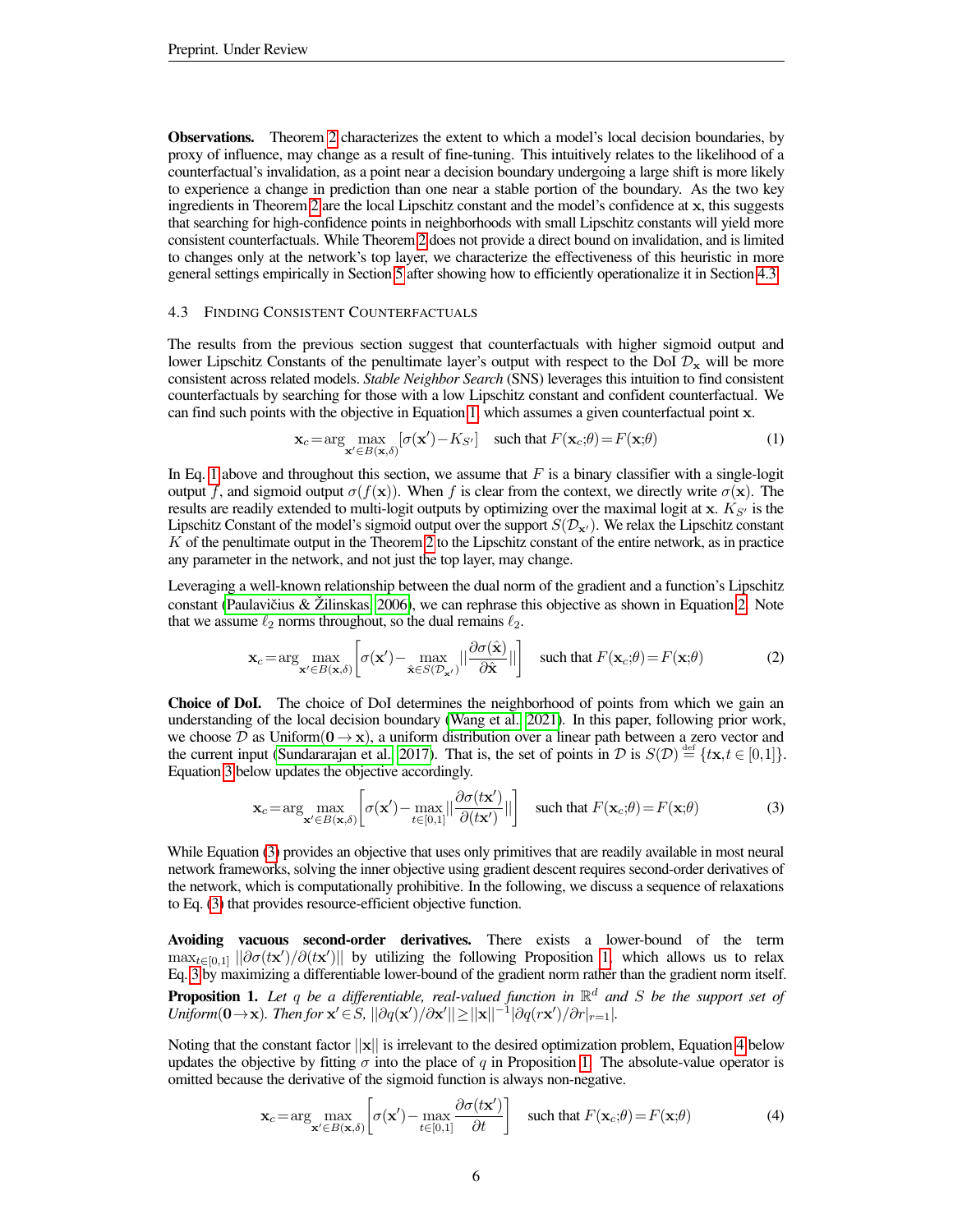The second term in Equation [4,](#page-5-5)  $-\max_{t\in[0,1]}\partial\sigma(tx')/\partial t$ , is interpreted by plotting the output score  $\sigma(tx')$ against the interpolation variable  $t$  as shown in Fig. [2b.](#page-4-2) This term encourages finding a counterfactual point  $x_c$  where the outputs of the model for points between the zero vector  $(t = 1)$  and itself  $(t = 1)$ form a smooth and flattened curve B in Fig. [2b.](#page-4-2) Therefore, by incorporating the graph interpretation of  $-\max_{t\in[0,1]} \partial \sigma(t\mathbf{x}')/\partial t$  to find an solution of  $\mathbf{x}_c$  that corresponds to curve B, we can instead try to increase the area under the curve of  $\sigma(t\mathbf{x}')$  against t, which simplifies our objective function with replacing the inner-derivative with an integral shown in Equation [5.](#page-6-2)

$$
\mathbf{x}_c = \arg\max_{\mathbf{x}' \in B(\mathbf{x},\delta)} \left[ \sigma(\mathbf{x}') + \int_0^1 \sigma(t\mathbf{x}')dt \right] \quad \text{such that } F(\mathbf{x}_c;\theta) = F(\mathbf{x};\theta)
$$
 (5)

One observation of the objective defined by Equation [5](#page-6-2) is that the first term  $\sigma(\mathbf{x}')$  is redundant, as differentiating the second integral term already provides useful gradient information to increase  $\sigma(\mathbf{x}')$ . Equation [5](#page-6-2) thus yields our approach, *Stable Neighbor Search*.

<span id="page-6-1"></span>Definition 5 (Stable Neighbor Search (SNS)). *Given a starting counterfactual* x *for a network* F(x)*, its* stable neighbor  $\mathbf{x}_c$  *of radius*  $\epsilon$  *is the solution to the following objective:* 

<span id="page-6-2"></span>
$$
\arg\max_{\mathbf{x}'\in B(\mathbf{x},\delta)} \int_0^1 \sigma(t\mathbf{x}')dt
$$

To implement Definition [4.3,](#page-5-0) the integral is replaced by a summation over a grid of points of a specified resolution, which controls the quality of the final approximation.

# <span id="page-6-0"></span>5 EVALUATION

In this section, we evaluate the extent of invalidation across five different counterfactual generation methods, including Stable Neighbor Search, over models trained with two sources of randomness in setup: *1)* initial weights, and 2) leave-one-out differences in training data. Our results show that Stable Neighbor Search consistently generates counterfactuals with lower invalidation rates than all other methods, in many cases eliminating invalidation altogether on tested points. Additionally, despite not explicitly minimizing cost, SNS counterfactuals manage to maintain low cost relative to other methods that aim to minimize invalidation.

#### 5.1 SETUP

Data. Our experiments encompass several tabular classification datasets from the UCI database including: German Credit, Taiwanese Credit-Default, Seizure, and Cardiotocography (CTG). We also include FICO HELOC [\(FICO, 2018a\)](#page-10-9) and Warfarin Dosing [\(Consortium, 2009\)](#page-10-10). All datasets have two classes except Warfarin, where we assume that the most favorable outcome (class 0) is the desired counterfactual for the other classes, and vice versa. Further details of these datasets are included in Appendix [B.1.](#page-17-0)

Baselines. We compare SNS with the following baselines in terms of the invalidation rate. Further details about how we implement and configure these techniques are found in Appendix [B.3.](#page-18-0) Min-Cost  $\ell_1/\ell_2$  [\(Wachter et al., 2018\)](#page-12-2): we implement this by setting the appropriate parameters for the elastic-net loss [\(Chen et al., 2018\)](#page-10-11) in ART [\(Nicolae et al., 2018\)](#page-12-15). Min-Cost  $\epsilon$ -PGD [\(Wachter et al., 2018\)](#page-12-2): We perform Projected Gradient Descent (PGD) for an increasing sequence of  $\epsilon$  until a counterfactual is found. Pawelczyk et al. [\(Pawelczyk et al., 2020b\)](#page-12-9): This method attempts to find counterfactual examples *on the data manifold*, that are therefore more resistant to invalidation, by searching the latent space of a variational autoencoder, rather than the input space. Looveren et al. [\(Van Looveren & Klaise, 2019\)](#page-12-3): This method minimizes an elastic loss combined with a term that encourages finding examples on the data manifold.

We note that PGD was originally proposed in the context of adversarial adversarial examples [\(Szegedy et al.,](#page-12-16) [2013\)](#page-12-16). As has been noted in prior work, the problem of finding adversarial examples is mathematically identical to that of finding counterfactual examples [\(Freiesleben, 2020;](#page-10-12) [Browne & Swift, 2020;](#page-9-6) [Sokol &](#page-12-17) [Flach, 2019;](#page-12-17) [Wachter et al., 2018\)](#page-12-2). While solution sparsity is sometimes noted as a differentiator between the two, we note that techniques from both areas of research can be used with various  $\ell_p$  metrics. We measure cost in terms of both  $\ell_1$  and  $\ell_2$  norms, providing  $\ell_2$  in the main body and  $\ell_1$  in Appendix [B.6.](#page-19-0)

Implementation of SNS. SNS begins with a given counterfactual example as mentioned in Def. [5,](#page-6-1) which we generate with Min.  $\ell_1/\ell_2$  and Min.  $\epsilon$  PGD. We use the sum of 10 points to approximate the integral.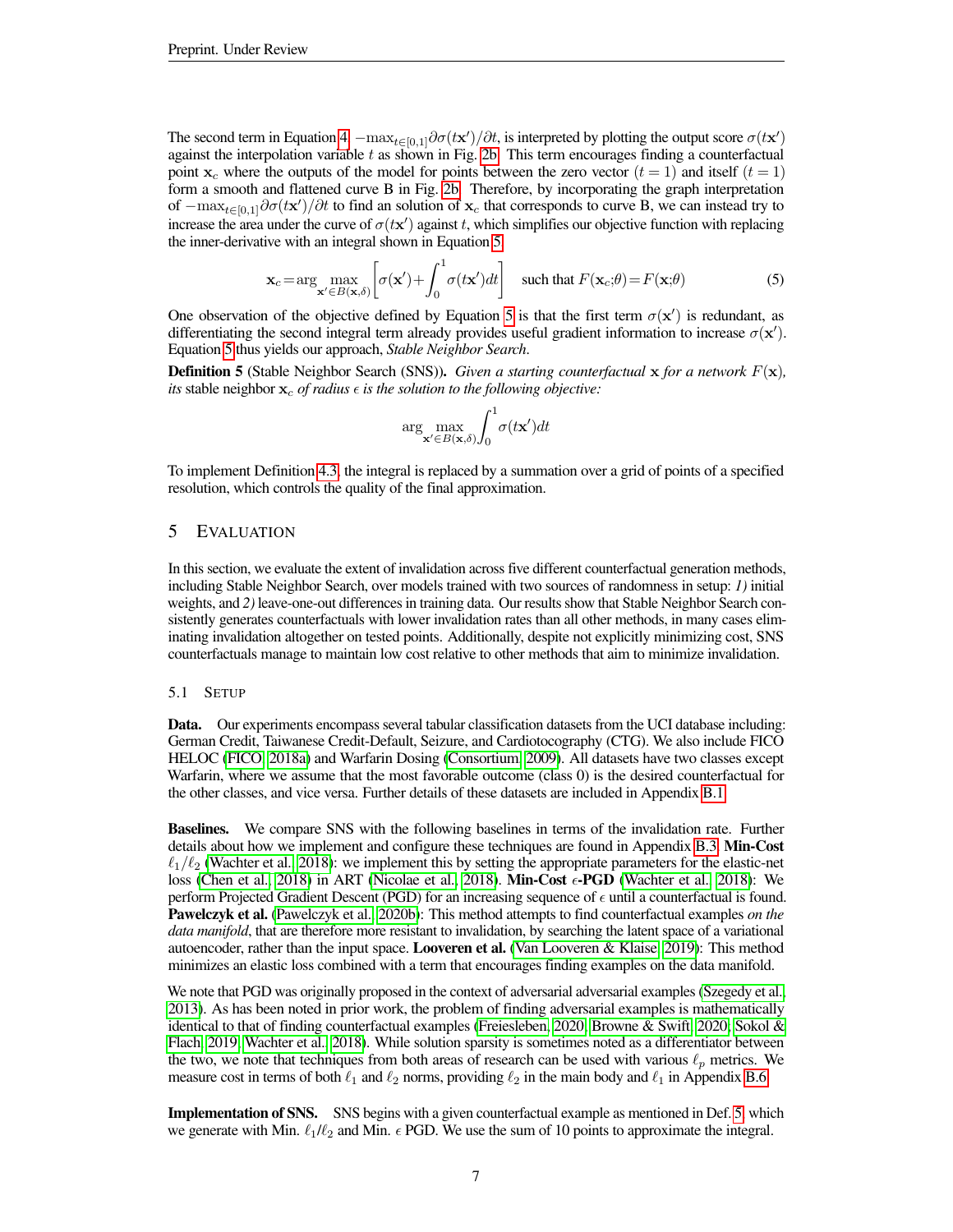<span id="page-7-0"></span>

| <b>Invalidation Rate</b>       |               |               |                          |                          |            |           |          |           |              |           |                  |                  |
|--------------------------------|---------------|---------------|--------------------------|--------------------------|------------|-----------|----------|-----------|--------------|-----------|------------------|------------------|
| <b>Method</b>                  | German Credit |               | Seizure                  |                          | <b>CTG</b> |           | Warfarin |           | HELOC        |           | Taiwanese Credit |                  |
|                                | LOO           | <b>RS</b>     | LOO                      | <b>RS</b>                | LOO        | <b>RS</b> | LOO      | <b>RS</b> | <b>LOO</b>   | <b>RS</b> | LOO              | <b>RS</b>        |
| Min. $\ell_1$                  | 0.41          | 0.56          | $\overline{\phantom{0}}$ | $\overline{\phantom{0}}$ | 0.07       | 0.29      | 0.44     | 0.35      | 0.30         | 0.43      | 0.30             | 0.78             |
| $+$ SNS                        | 0.00          | 0.07          |                          |                          | 0.00       | 0.01      | 0.00     | 0.00      | 0.00         | 0.00      | 0.00             | 0.04             |
| Min. $\ell_2$                  | 0.36          | 0.56          | 0.64                     | 0.77                     | 0.48       | 0.49      | 0.35     | 0.3       | 0.55         | 0.61      | 0.27             | 0.72             |
| $+SNS$                         | 0.00          | 0.06          | 0.02                     | 0.13                     | 0.00       | 0.00      | 0.00     | 0.00      | 0.00         | 0.00      | 0.00             | 0.04             |
| Min. $\epsilon$ PGD            | 0.28          | 0.61          | 0.94                     | 0.94                     | 0.04       | 0.09      | 0.10     | 0.12      | 0.04         | 0.11      | 0.04             | 0.24             |
| $+$ SNS                        | 0.00          | 0.12          | 0.04                     | 0.16                     | 0.00       | 0.00      | 0.01     | 0.02      | 0.00         | 0.00      | 0.00             | 0.11             |
| Looveren et al.                | 0.25          | 0.40          | 0.48                     | 0.54                     | 0.11       | 0.18      | 0.26     | 0.25      | 0.25         | 0.34      | 0.29             | 0.53             |
| Pawelczyk et al.               | 0.20          | 0.35          | 0.16                     | 0.11                     | 0.00       | 0.06      | 0.02     | 0.01      | 0.05         | 0.15      | 0.02             | 0.20             |
|                                |               |               |                          |                          |            |           |          |           |              |           |                  |                  |
| Counterfactual Cost $(\ell_2)$ |               |               |                          |                          |            |           |          |           |              |           |                  |                  |
| <b>Method</b>                  |               | German Credit | Seizure                  |                          | <b>CTG</b> |           | Warfarin |           | <b>HELOC</b> |           |                  | Taiwanese Credit |
| Min. $\ell_1$                  |               | 1.33          |                          |                          | 0.17       |           | 0.50     |           | 0.24         |           |                  | 1.56             |
| Min. $\ell_2$                  | 4.49          |               | 8.23                     |                          | 0.06       |           | 0.54     |           | 0.11         |           |                  | 2.65             |
| Looveren et al.                | 5.37          |               | 8.40                     |                          | 0.11       |           | 1.03     |           | 0.45         |           |                  | 2.82             |
| Min. $\epsilon$ PGD            | 1.02          |               | 1.36                     |                          | 0.08       |           | 0.31     |           | 0.32         |           | 0.75             |                  |
| $Min.\ell_1 + SNS$             | 3.40          |               | ÷.                       |                          | 0.25       |           | 0.80     |           | 1.71         |           | 3.50             |                  |
| $Min.\ell_2 + SNS$             | 6.23          |               | 9.60                     |                          | 0.21       |           | 0.90     |           | 1.71         |           | 4.68             |                  |
| $PGD + SNS$                    | 3.03          |               | 3.60                     |                          | 0.22       |           | 0.50     |           | 1.79         |           | 2.78             |                  |
| Pawelczyk et al.               | 7.15          |               | 13.66                    |                          | 1.07       |           | 2.62     |           | 1.35         |           | 4.24             |                  |
| <b>IV</b> - Cost Correlation   |               |               |                          |                          |            |           |          |           |              |           |                  |                  |
| $R^2$                          |               | 0.05          | 0.06                     |                          | 0.02       |           | 0.01     |           | 0.17         |           |                  | 0.05             |

Table 1: The consistency of counterfactuals measured by invalidation rates. The average  $\ell_2$  cost of different methods are also included. Results are aggregated over 100 networks for each experiment (RS and LOO). Lower invalidation rates and cost are more desirable. For  $\ell_2$  cost, the best results are highlighted among three methods (separated by a line) with lower invalidation rates. If a method has significantly low success rate in generating counterfactual examples, we report '-'. In the last line, we present the  $R^2$  correlation coefficient from a linear regression predicting invalidation percentage from cost. Small values indicate weak correlation.

Retraining Controls. We prepare different models for the same dataset using Tensorflow 2.3.0 and all computations are done using a Titan RTX accelerator on a machine with 64 gigabytes of memory. We control the random seeds used by both numpy and Tensorflow, and enable deterministic GPU operations in Tensorflow [\(tensorflow-determinism Python package\)](#page-12-18). We evaluate the invalidation rate of counterfactual examples under changes in retraining stemming from the following two sources (see Appendix [B.4](#page-19-1) for more details on our training setup). Leave-One-Out (LOO): We select a random point (without replacement) to remove from the training data. Network parameters are initialized with the same values across runs. Random Seed (RS): Network parameters are initialized by incrementing the random seed across runs, while other hyperparameters and the data remain fixed.

We note that these sources of variation do not encompass the full set of sources that we are relevant to counterfactual invalidation, such as fine-tuning and changes in architecture or other hyperparameters. However, they are straightforward to control, produce very similar models that nonetheless tend to invalidate counterfactuals, and they are not dependent on any deployment or data-specific considerations in the way that fine-tuning changes would be. While we hope that our results are indicative of what might be observed across other sources, exploring invalidation in more depth in particular applications is important future work.

Metrics. To benchmark the consistency of counterfactuals generated by different algorithms, we compute the mean invalidation rate (Def. [2\)](#page-2-2) over the validation split of each dataset. To calculate the extent of correlation between cost and invalidation, as discussed in Section [3,](#page-2-0) we perform a linear regression (scipy.linregress) between the costs for each valid counterfactual, across all five methods, with its invalidation rate across both LOO and RS differences. Table [1](#page-7-0) reports the resulting  $R^2$  for each dataset.

Methodology. For each dataset, we train a "base" model and compute counterfactual examples using the five methods for each point in the validation split. For each set of experiments (LOO or RS), we train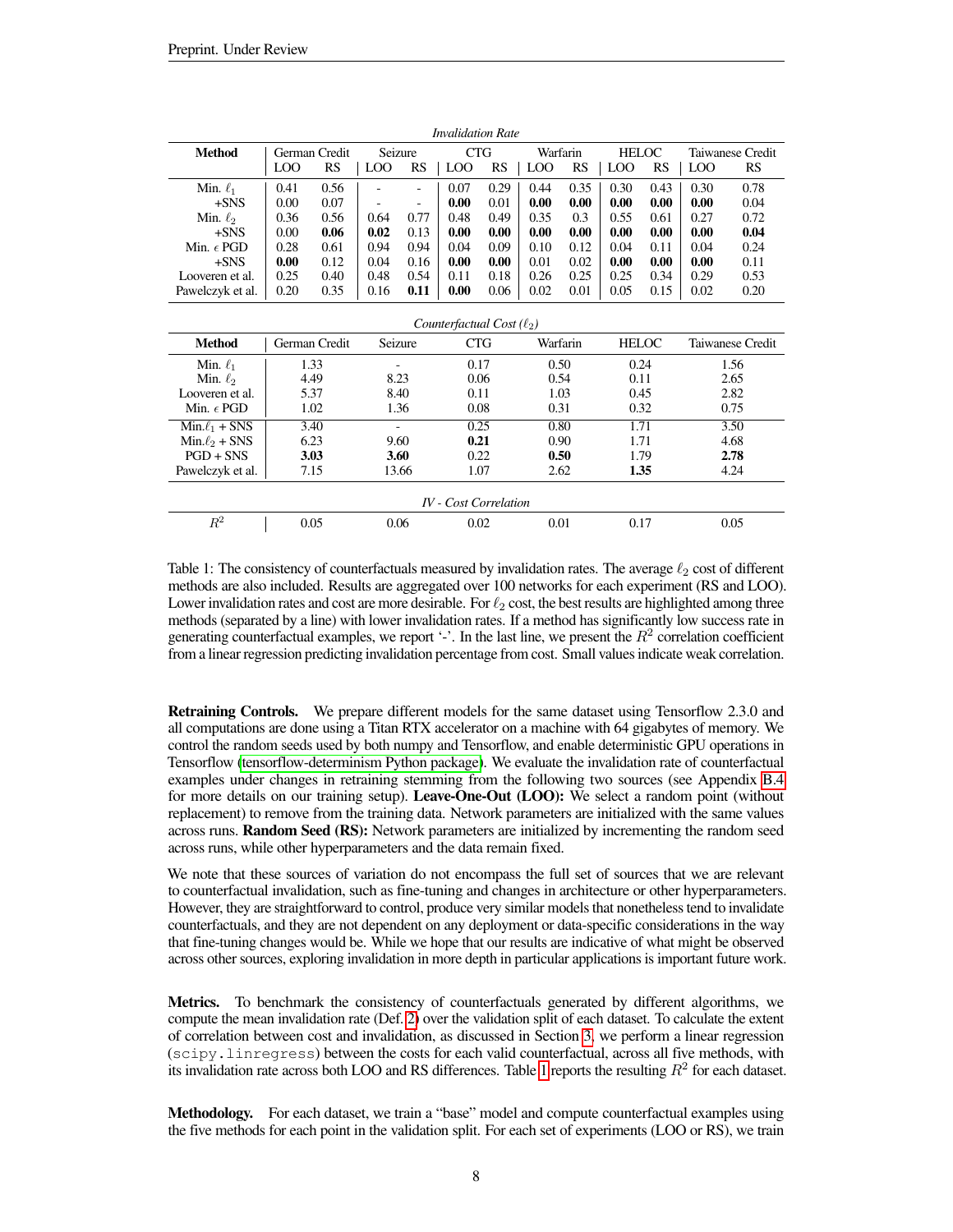100 additional models, and compute the invalidation rate between the base model and the 100 variants. The results are shown in Table [1.](#page-7-0)

# 5.2 RESULTS

Looking at the invalidation results in Table [1,](#page-7-0) the most salient trend is apparent in the low invalidation rates of SNS compared to the other methods. SNS achieves the lowest invalidation rate across all datasets in both LOO and RS experiments, except for on the Seizure dataset with RS variations, where there is a two-point difference in the invalidation rate. SNS generates counterfactuals with *no* invalidation on CTG, Warfarin, and Heloc, and no invalidation over LOO differences on German Credit and Taiwanese Credit.

Notably, this is down from invalidation rates as high as 61% from other methods on Heloc, and  $\approx$  10−50% on others. On Seizure, which had IV rates as high as 94% from other methods, SNS achieves just 2% (LOO) invalidation. The closest competitor is the method of Pawelczyk et al. [\(Pawelczyk et al., 2020b\)](#page-12-9), which achieves zero invalidation in one case (CTG under LOO), but at significantly greater cost –in five out of six cases, SNS produced less-costly counterfactuals, and in nearly every case the margin between the two is greater than  $2\times$ .

As discussed in Section [3,](#page-2-0) while increasing cost is not a reliable way to generate stable counterfactuals for deep models, our results do show that stable counterfactuals tend to be more costly. The data suggests that greater-than-minimal cost appears to be necessary for stability. While SNS counterfactuals are much less costly than those generated by Pawelczyk et. al, they are consistently more costly than other methods that aim minimize cost without other constraints. To investigate the relationship between counterfactual cost and invalidation more closely, we report the  $R^2$  coefficient of determination of a linear regression between the cost of each valid counterfactual generated and its invalidation rate in Table [1.](#page-7-0) Recall that a  $R^2$  ranges from zero to one, with scores closer to zero indicating no linear relationship. Notably, Table [1](#page-7-0) shows that the correlation between cost and invalidation is quite weak: the *maximum*  $R<sup>2</sup>$  over all datasets is 0.17 (Heloc), while most of the other datasets report coefficients that are much smaller–at or below 0.05.

# 6 RELATED WORK

Counterfactual examples enjoy popularity in the research literature [\(Sokol & Flach, 2019;](#page-12-17) [Wachter et al.,](#page-12-2) [2018;](#page-12-2) [Keane & Smyth, 2020;](#page-11-3) [Dandl et al., 2020;](#page-10-5) [Van Looveren & Klaise, 2019;](#page-12-3) [Mahajan et al., 2019;](#page-11-1) [Yang](#page-13-0) [et al., 2020;](#page-13-0) [Verma et al., 2020;](#page-12-4) [Pawelczyk et al., 2020a;](#page-12-8) [Dhurandhar et al., 2018;](#page-10-13) [Guidotti et al., 2018\)](#page-10-6), especially in the wake of legislation increasing legal requirements on explanations of machine learning models [\(Kaminski, 2019;](#page-11-12) [GDPR, 2016\)](#page-10-14). However, recent work has pointed to problems with counterfactual examples that could occur during deployment [\(Laugel et al., 2019;](#page-11-13) [Pawelczyk et al., 2020b;](#page-12-9) [Barocas et al.,](#page-9-7) [2020;](#page-9-7) [Rawal et al., 2021\)](#page-12-13). For example, [Barocas & Selbst](#page-9-4) [\(2016\)](#page-9-4) point to the tension between the usefulness of a counterfactual and the ability to keep the explained model private. Previous work investigating the problem of invalidation, has pointed to cost as a heuristic for evaluating counterfactual invalidation at generation time [\(Pawelczyk et al., 2020b;](#page-12-9) [Rawal et al., 2021\)](#page-12-13). We demonstrate that cost is not a reliable metric for predicting invalidation in *deep* models, and show how the Lipschitz constant and confidence of a model around a counterfactual can be a more faithful guide to finding stable counterfactual examples.

While in this work, we address the problem of multiplicitious deep models producing varying outputs on *counterfactual examples*, recent work has shown that there are large differences in model prediction behavior on *any* input across small changes to the model [\(Black & Fredrikson, 2021;](#page-9-8) [Marx et al., 2019;](#page-11-14) [D'Amour](#page-10-15) [et al., 2020\)](#page-10-15). Instability has also been shown to be a problem for gradient-based explanations, although this is largely studied in an adversarial context [\(Dombrowski et al., 2019;](#page-10-4) [Ghorbani et al., 2019;](#page-10-16) [Heo et al., 2019\)](#page-11-15).

Within the related field of adversarial examples, there is a recent interest in *adversarial transferability* [\(Dong](#page-10-17) [et al., 2018;](#page-10-17) [Ilyas et al., 2019;](#page-11-16) [Xie et al., 2019\)](#page-13-2), where adversarial attacks are induced to transfer between models. In general, adversarial transferability concerns transferring attacks between extremely different models—e.g., trained on disjoint training sets. Meanwhile, in this work, we decrease counterfactual invalidation between very *similar* models, in order to preserve recourse and explanation consistency. Interestingly, [Goodfellow et al.](#page-10-18) [\(2014\)](#page-10-18) suggest that transferability of adversarial examples is due to local linearity in deep networks. This supports our motivation: we find stable counterfactuals in more Lipschitz regions of the model, i.e. where it behaves (approximately) linearly. We note, however, that as linearity does not imply Lipschitzness, this insight does not provide a clear path to generating stable counterfactuals. We look forward to exploring the potential overlap between these two areas as future work.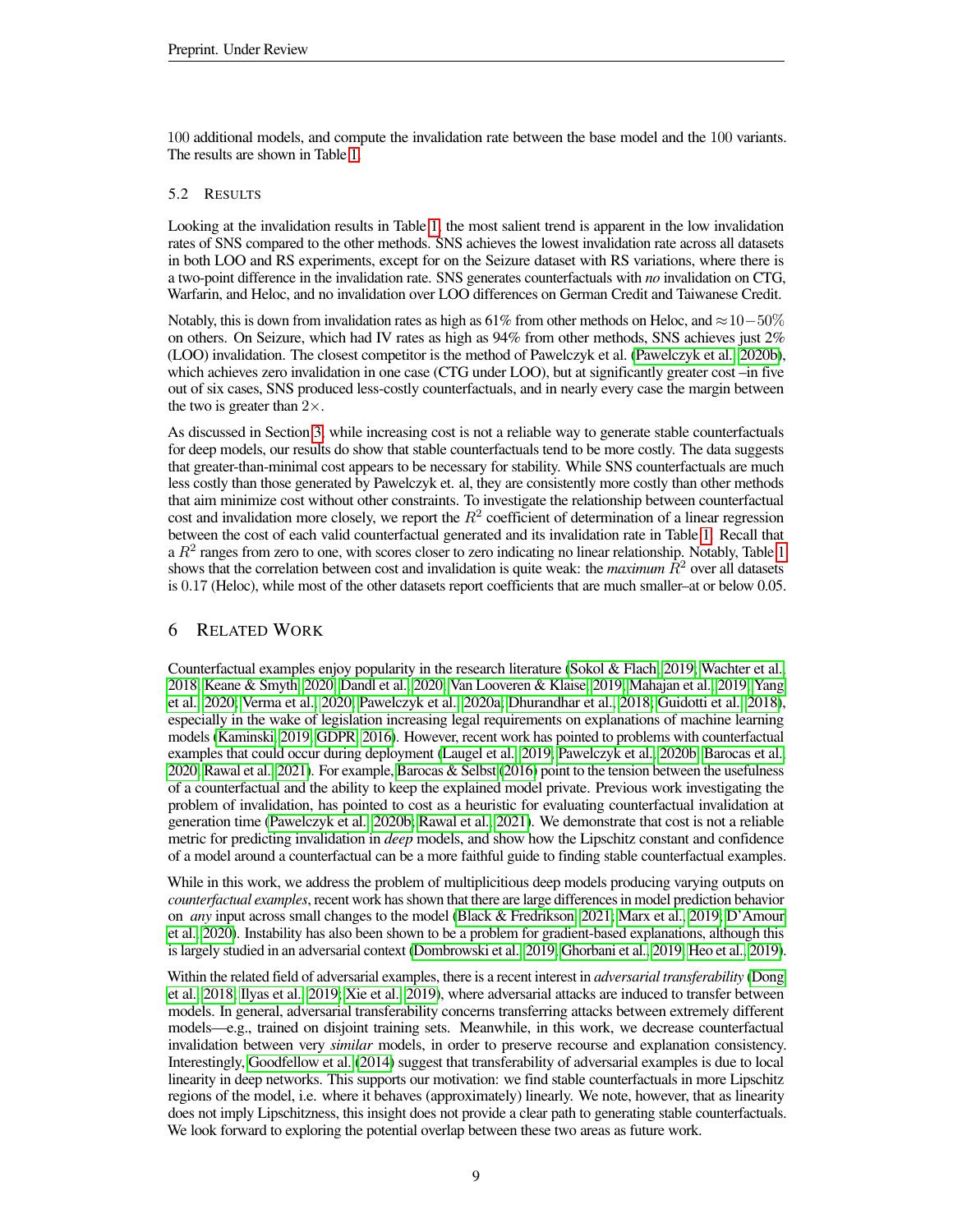# 7 CONCLUSION

In this paper, we characterize the consistency of counterfactual examples in deep models, and demonstrate that counterfactual cost and consistency are not strongly correlated in deep models. To mitigate the problem of counterfactual instability in deep models, we introduce *Stable Neighbor Search* (SNS), which finds stable counterfactual examples by leveraging the connection between the Lipschitz and confidence of the network around a counterfactual, and its consistency. At a high level, our work adds to the growing perspective in the field of explainability that creating good explanations requires good models to begin with.

# ACKNOWLEDGEMENTS

This work was developed with the support of NSF grant CNS-1704845 as well as by DARPA and the Air Force Research Laboratory under agreement number FA8750-15-2-0277. The U.S. Government is authorized to reproduce and distribute reprints for Governmental purposes not with- standing any copyright notation thereon. The views, opinions, and/or findings expressed are those of the author(s) and should not be interpreted as representing the official views or policies of DARPA, the Air Force Research Laboratory, the National Science Foundation, or the U.S. Government.

# **ETHICS**

This paper demonstrates the problem of counterfactual invalidation in deep networks, and introduces a counterfactual generation method, Stable Neighbor Search (SNS), which creates counterfactual examples which yield consistent outcomes across nearby models. We note that the increased stability in counterfactual examples which SNS provides may eventually factor in to an engineer's, lawmaker's, or business' decision about what type of model to use: with the potential for more stable explanations, deep networks may seem more favorable. This, along with the ever-increasing zeal to incorporate neural networks in more applications, may lead practitioners to choose a deep model, when a simpler model may be a better fit for orthogonal reasons. However, if used wisely, we believe SNS can lead to positive impacts, by lessening the invalidation of recourse to users who desire a different model outcome.

# **REFERENCES**

- <span id="page-9-5"></span>Managing the risks of machine learning and artificial intelligence models in the financial services industry, 2020.
- <span id="page-9-2"></span>Peter Addo, Dominique Guegan, and Bertrand Hassani. Credit risk analysis using machine and deep learning models. *Risks*, Apr 2018.
- <span id="page-9-1"></span>Dmitrii Babaev et al. Et-rnn: Applying deep learning to credit loan applications. In *KDD*, 2019.
- <span id="page-9-0"></span>Mihalj Bakator and Dragica Radosav. Deep learning and medical diagnosis: A review of literature. *Multimodal Technologies and Interaction*, Aug 2018.
- <span id="page-9-3"></span>Ramnath Balasubramanian et al. Insurance 2030: The impact of ai on the future of insurance. *McKinsey & Company*, 2018.
- <span id="page-9-4"></span>Solon Barocas and Andrew D Selbst. Big data's disparate impact. *California Law Review*, 104:671–732, 2016.
- <span id="page-9-7"></span>Solon Barocas, Andrew D Selbst, and Manish Raghavan. The hidden assumptions behind counterfactual explanations and principal reasons. In *Proceedings of the 2020 Conference on Fairness, Accountability, and Transparency*, pp. 80–89, 2020.

<span id="page-9-8"></span>Emily Black and Matt Fredrikson. Leave-one-out unfairness. FAccT '21, 2021.

<span id="page-9-6"></span>Kieran Browne and Ben Swift. Semantics and explanation: why counterfactual explanations produce adversarial examples in deep neural networks. *arXiv preprint arXiv:2012.10076*, 2020.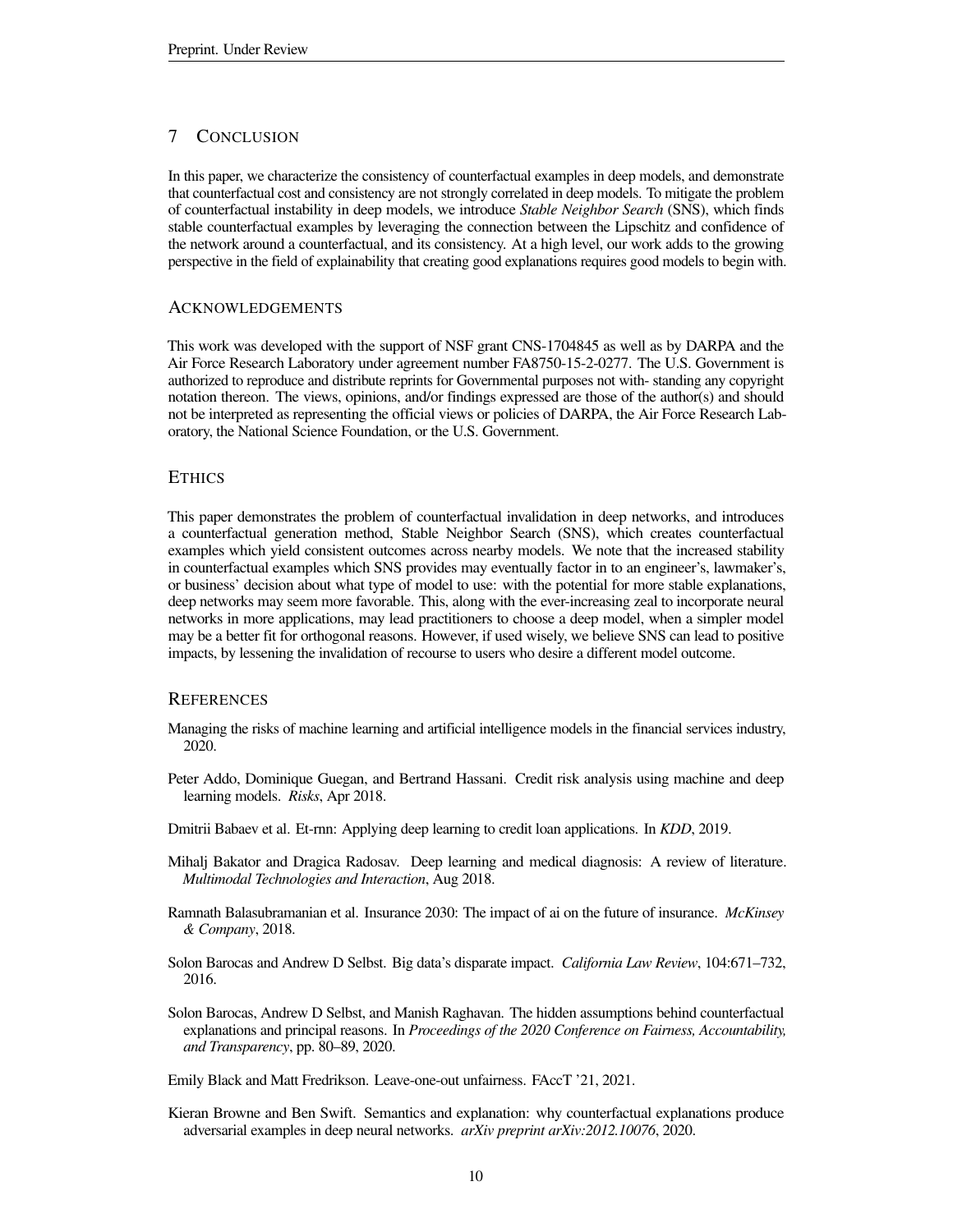- <span id="page-10-11"></span>Pin-Yu Chen, Yash Sharma, Huan Zhang, Jinfeng Yi, and Cho-Jui Hsieh. Ead: elastic-net attacks to deep neural networks via adversarial examples. In *Proceedings of the AAAI Conference on Artificial Intelligence*, volume 32, 2018.
- <span id="page-10-10"></span>International Warfarin Pharmacogenetics Consortium. Estimation of the warfarin dose with clinical and pharmacogenetic data. *New England Journal of Medicine*, 360(8):753–764, 2009.
- <span id="page-10-3"></span>Francesco Croce, Maksym Andriushchenko, and Matthias Hein. Provable robustness of relu networks via maximization of linear regions. *AISTATS 2019*, 2019.
- <span id="page-10-15"></span>Alexander D'Amour, Katherine Heller, Dan Moldovan, Ben Adlam, Babak Alipanahi, Alex Beutel, Christina Chen, Jonathan Deaton, Jacob Eisenstein, Matthew D Hoffman, et al. Underspecification presents challenges for credibility in modern machine learning. *arXiv preprint arXiv:2011.03395*, 2020.
- <span id="page-10-5"></span>Susanne Dandl, Christoph Molnar, Martin Binder, and Bernd Bischl. Multi-objective counterfactual explanations. In *International Conference on Parallel Problem Solving from Nature*, pp. 448–469. Springer, 2020.
- <span id="page-10-1"></span>Jeffrey De Fauw, Joseph R Ledsam, Bernardino Romera-Paredes, Stanislav Nikolov, Nenad Tomasev, Sam Blackwell, Harry Askham, Xavier Glorot, Brendan O'Donoghue, Daniel Visentin, et al. Clinically applicable deep learning for diagnosis and referral in retinal disease. *Nature medicine*, 24(9):1342–1350, 2018.
- <span id="page-10-13"></span>Amit Dhurandhar, Pin-Yu Chen, Ronny Luss, Chun-Chen Tu, Paishun Ting, Karthikeyan Shanmugam, and Payel Das. Explanations based on the missing: Towards contrastive explanations with pertinent negatives. *arXiv preprint arXiv:1802.07623*, 2018.
- <span id="page-10-4"></span>Ann-Kathrin Dombrowski, Maximilian Alber, Christopher J Anders, Marcel Ackermann, Klaus-Robert Müller, and Pan Kessel. Explanations can be manipulated and geometry is to blame. *arXiv preprint arXiv:1906.07983*, 2019.
- <span id="page-10-17"></span>Yinpeng Dong, Fangzhou Liao, Tianyu Pang, Hang Su, Jun Zhu, Xiaolin Hu, and Jianguo Li. Boosting adversarial attacks with momentum. In *Proceedings of the IEEE conference on computer vision and pattern recognition*, pp. 9185–9193, 2018.

<span id="page-10-2"></span>Dheeru Dua and Efi Karra Taniskidou. UCI machine learning repository. https:/ive.ics.uci.edu/ml, 2017.

- <span id="page-10-0"></span>Geert Litjens et. al. A survey on deep learning in medical image analysis. *Medical Image Analysis*, 2017.
- <span id="page-10-9"></span>FICO. Fico xml challenge. https://community.fico.com/s/explainable-machine-learning-challenge, 2018a.
- <span id="page-10-19"></span>FICO. Dataset usage license, fico xml challenge. https://community.fico.com/s/explainable-machinelearning-challenge?tabset-3158a=a4c37, 2018b.
- <span id="page-10-12"></span>Timo Freiesleben. Counterfactual explanations & adversarial examples–common grounds, essential differences, and potential transfers. *arXiv preprint arXiv:2009.05487*, 2020.
- <span id="page-10-8"></span>Aymeric Fromherz, Klas Leino, Matt Fredrikson, Bryan Parno, and Corina Păsăreanu. Fast geometric projections for local robustness certification. In *International Conference on Learning Representations (ICLR)*, 2021.
- <span id="page-10-14"></span>GDPR. European parliament and council of european union (2016) regulation (eu) 2016/679. [https://eur-lex.europa.eu/legal-content/EN/TXT/HTML/?uri=CELEX:](https://eur-lex.europa.eu/legal-content/EN/TXT/HTML/?uri=CELEX:32016R0679&from=EN) [32016R0679&from=EN](https://eur-lex.europa.eu/legal-content/EN/TXT/HTML/?uri=CELEX:32016R0679&from=EN), 2016.
- <span id="page-10-16"></span>Amirata Ghorbani, Abubakar Abid, and James Zou. Interpretation of neural networks is fragile. In *Proceedings of the AAAI Conference on Artificial Intelligence*, volume 33, pp. 3681–3688, 2019.
- <span id="page-10-18"></span>Ian Goodfellow, Jonathon Shlens, and Christian Szegedy. Explaining and harnessing adversarial examples. *arXiv 1412.6572*, 12 2014.
- <span id="page-10-6"></span>Riccardo Guidotti, Anna Monreale, Salvatore Ruggieri, Dino Pedreschi, Franco Turini, and Fosca Giannotti. Local rule-based explanations of black box decision systems. *arXiv preprint arXiv:1805.10820*, 2018.
- <span id="page-10-7"></span>Boris Hanin and David Rolnick. Deep relu networks have surprisingly few activation patterns. In *Advances in Neural Information Processing Systems 32: Annual Conference on Neural Information Processing Systems 2019, NeurIPS 2019, December 8-14, 2019, Vancouver, BC, Canada*, 2019.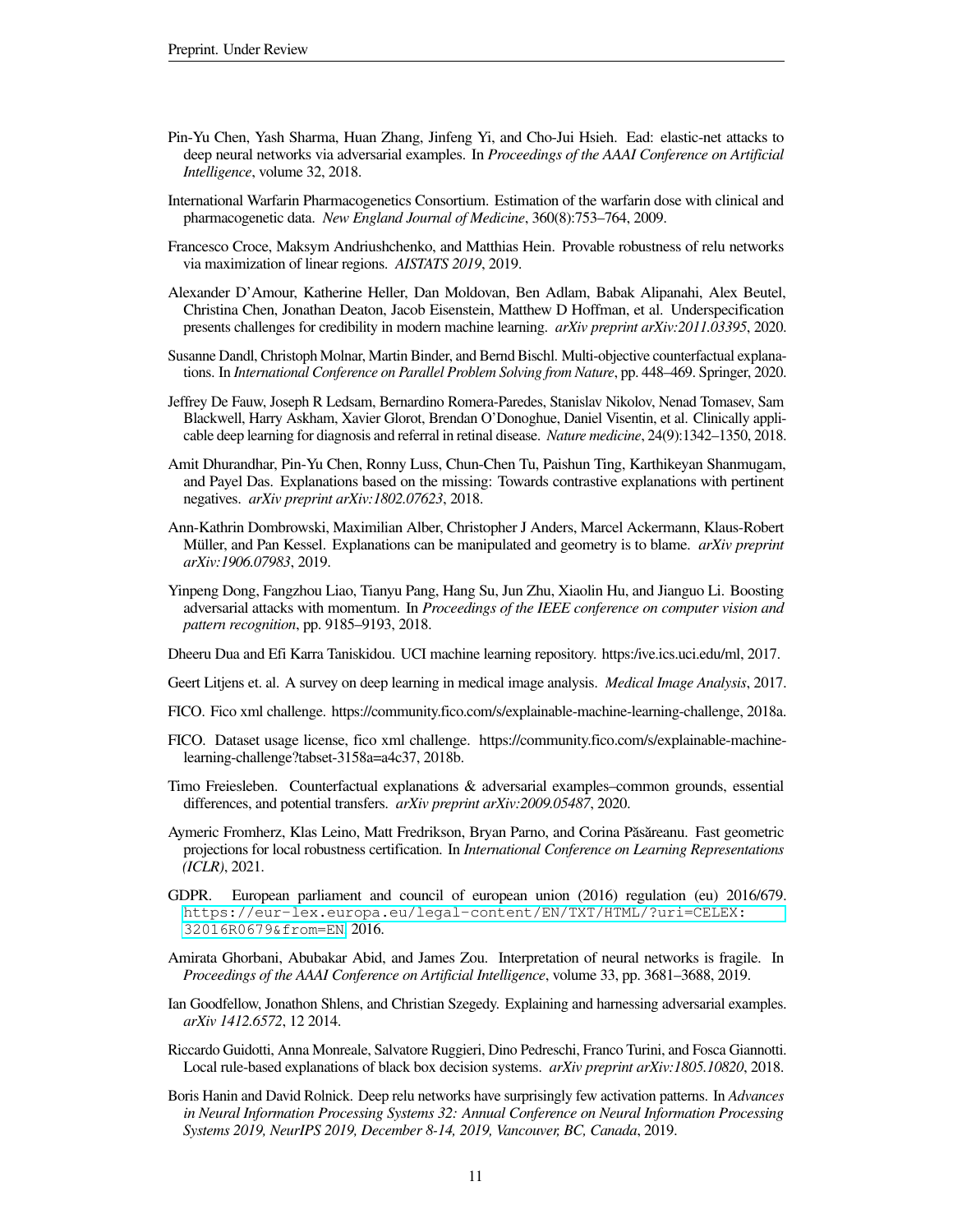- <span id="page-11-15"></span>Juyeon Heo, Sunghwan Joo, and Taesup Moon. Fooling neural network interpretations via adversarial model manipulation. *Advances in Neural Information Processing Systems*, 32:2925–2936, 2019.
- <span id="page-11-16"></span>Andrew Ilyas, Shibani Santurkar, Dimitris Tsipras, Logan Engstrom, Brandon Tran, and Aleksander Madry. Adversarial examples are not bugs, they are features. In *Advances in Neural Information Processing Systems 32*. 2019.
- <span id="page-11-10"></span>Matt Jordan, Justin Lewis, and A. Dimakis. Provable certificates for adversarial examples: Fitting a ball in the union of polytopes. In *NeurIPS*, 2019.
- <span id="page-11-8"></span>Shalmali Joshi, Oluwasanmi Koyejo, Warut Vijitbenjaronk, Been Kim, and Joydeep Ghosh. Towards realistic individual recourse and actionable explanations in black-box decision making systems. *arXiv preprint arXiv:1907.09615*, 2019.
- <span id="page-11-12"></span>Margot E Kaminski. The right to explanation, explained. *Berkeley Tech. LJ*, 34:189, 2019.
- <span id="page-11-4"></span>Amir-Hossein Karimi, Julius von Kügelgen, Bernhard Schölkopf, and Isabel Valera. Algorithmic recourse under imperfect causal knowledge: a probabilistic approach. *arXiv preprint arXiv:2006.06831*, 2020.
- <span id="page-11-3"></span>Mark T Keane and Barry Smyth. Good counterfactuals and where to find them: A case-based technique for generating counterfactuals for explainable ai (xai). In *International Conference on Case-Based Reasoning*, pp. 163–178. Springer, 2020.
- <span id="page-11-7"></span>Michael T Lash, Qihang Lin, Nick Street, Jennifer G Robinson, and Jeffrey Ohlmann. Generalized inverse classification. In *Proceedings of the 2017 SIAM International Conference on Data Mining*, pp. 162–170. SIAM, 2017.
- <span id="page-11-2"></span>Thibault Laugel, Marie-Jeanne Lesot, Christophe Marsala, Xavier Renard, and Marcin Detyniecki. Comparison-based inverse classification for interpretability in machine learning. *IPMU*, 2018.
- <span id="page-11-13"></span>Thibault Laugel, Marie-Jeanne Lesot, Christophe Marsala, and Marcin Detyniecki. Issues with post-hoc counterfactual explanations: a discussion. *arXiv preprint arXiv:1906.04774*, 2019.
- <span id="page-11-11"></span>Klas Leino, Shayak Sen, Anupam Datta, Matt Fredrikson, and Linyi Li. Influence-directed explanations for deep convolutional networks. In *2018 IEEE International Test Conference (ITC)*, pp. 1–8, 2018. doi: 10.1109/TEST.2018.8624792.
- <span id="page-11-0"></span>Siqi Liu, Sidong Liu, Weidong Cai, Sonia Pujol, Ron Kikinis, and Dagan Feng. Early diagnosis of alzheimer's disease with deep learning. In *2014 IEEE 11th international symposium on biomedical imaging (ISBI)*, pp. 1015–1018. IEEE, 2014.
- <span id="page-11-17"></span>Aleksander Madry, Aleksandar Makelov, Ludwig Schmidt, Dimitris Tsipras, and Adrian Vladu. Towards deep learning models resistant to adversarial attacks. In *International Conference on Learning Representations*, 2018.
- <span id="page-11-1"></span>Divyat Mahajan, Chenhao Tan, and Amit Sharma. Preserving causal constraints in counterfactual explanations for machine learning classifiers. *arXiv preprint arXiv:1912.03277*, 2019.
- <span id="page-11-14"></span>Charles T. Marx, Flávio du Pin Calmon, and Berk Ustun. Predictive multiplicity in classification. CoRR, abs/1909.06677, 2019. URL <http://arxiv.org/abs/1909.06677>.
- <span id="page-11-5"></span>Rory Mc Grath, Luca Costabello, Chan Le Van, Paul Sweeney, Farbod Kamiab, Zhao Shen, and Freddy Lecue. Interpretable credit application predictions with counterfactual explanations. In *NIPS 2018-Workshop on Challenges and Opportunities for AI in Financial Services: the Impact of Fairness, Explainability, Accuracy, and Privacy*, 2018.
- <span id="page-11-6"></span>Gordon et al. Merchant. Model lifecycle transformation: How banks are unlocking efficiencies: Accenture, Dec 2020.
- <span id="page-11-9"></span>Ramaravind K Mothilal, Amit Sharma, and Chenhao Tan. Explaining machine learning classifiers through diverse counterfactual explanations. In *Proceedings of the 2020 Conference on Fairness, Accountability, and Transparency*, pp. 607–617, 2020.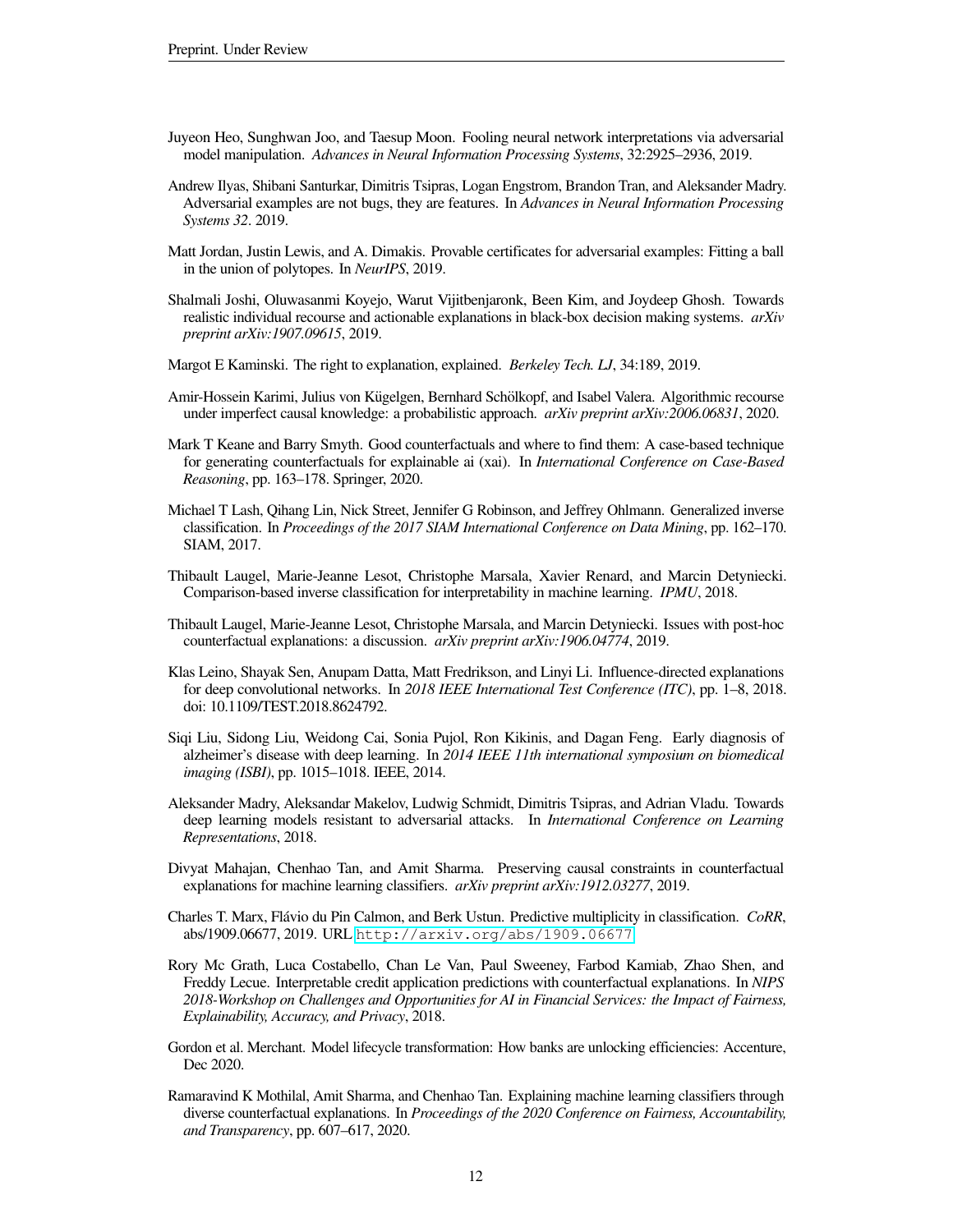- <span id="page-12-15"></span>Maria-Irina Nicolae, Mathieu Sinn, Minh Ngoc Tran, Beat Buesser, Ambrish Rawat, Martin Wistuba, Valentina Zantedeschi, Nathalie Baracaldo, Bryant Chen, Heiko Ludwig, Ian Molloy, and Ben Edwards. Adversarial robustness toolbox v1.2.0. *CoRR*, 1807.01069, 2018. URL <https://arxiv.org/pdf/1807.01069>.
- <span id="page-12-14"></span>Remigijus Paulavičius and Julius Žilinskas. Analysis of different norms and corresponding lipschitz constants for global optimization. *Technological and Economic Development of Economy*, 12:301–306, 01 2006. doi: 10.1080/13928619.2006.9637758.
- <span id="page-12-8"></span>Martin Pawelczyk, Klaus Broelemann, and Gjergji Kasneci. Learning model-agnostic counterfactual explanations for tabular data. In *Proceedings of The Web Conference 2020*, pp. 3126–3132, 2020a.
- <span id="page-12-9"></span>Martin Pawelczyk, Klaus Broelemann, and Gjergji. Kasneci. On counterfactual explanations under predictive multiplicity. In *Proceedings of the 36th Conference on Uncertainty in Artificial Intelligence (UAI)*, Proceedings of Machine Learning Research, 2020b.
- <span id="page-12-7"></span>Rafael Poyiadzi, Kacper Sokol, Raul Santos-Rodriguez, Tijl De Bie, and Peter Flach. Face: feasible and actionable counterfactual explanations. In *Proceedings of the AAAI/ACM Conference on AI, Ethics, and Society*, pp. 344–350, 2020.
- <span id="page-12-13"></span>Kaivalya Rawal, Ece Kamar, and Himabindu Lakkaraju. Can i still trust you?: Understanding the impact of distribution shifts on algorithmic recourses, 2021.
- <span id="page-12-6"></span>Shubham Sharma, Jette Henderson, and Joydeep Ghosh. Certifai: Counterfactual explanations for robustness, transparency, interpretability, and fairness of artificial intelligence models. *arXiv preprint arXiv:1905.07857*, 2019.
- <span id="page-12-11"></span>Karen Simonyan, Andrea Vedaldi, and Andrew Zisserman. Deep inside convolutional networks: Visualising image classification models and saliency maps. *arXiv preprint arXiv:1312.6034*, 2013.
- <span id="page-12-17"></span>Kacper Sokol and Peter A Flach. Counterfactual explanations of machine learning predictions: opportunities and challenges for ai safety. In *SafeAI at AAAI*, 2019.
- <span id="page-12-0"></span>Wenqing Sun, Bin Zheng, and Wei Qian. Computer aided lung cancer diagnosis with deep learning algorithms. In *Medical imaging 2016: computer-aided diagnosis*, volume 9785, pp. 97850Z. International Society for Optics and Photonics, 2016.
- <span id="page-12-12"></span>Mukund Sundararajan, Ankur Taly, and Qiqi Yan. Axiomatic attribution for deep networks. In *International Conference on Machine Learning*, pp. 3319–3328. ICML, 2017.
- <span id="page-12-16"></span>Christian Szegedy, Wojciech Zaremba, Ilya Sutskever, Joan Bruna, Dumitru Erhan, Ian Goodfellow, and Rob Fergus. Intriguing properties of neural networks, 2013.
- <span id="page-12-18"></span>tensorflow-determinism Python package. Available at: https://pypi.org/project/tensorflow-determinism/. Retrieved on 6/5/2020.
- <span id="page-12-5"></span>Berk Ustun, Alexander Spangher, and Yang Liu. Actionable recourse in linear classification. In *Proceedings of the Conference on Fairness, Accountability, and Transparency*, pp. 10–19, 2019.
- <span id="page-12-3"></span>Arnaud Van Looveren and Janis Klaise. Interpretable counterfactual explanations guided by prototypes. *arXiv preprint arXiv:1907.02584*, 2019.
- <span id="page-12-4"></span>Sahil Verma, John Dickerson, and Keegan Hines. Counterfactual explanations for machine learning: A review. *arXiv preprint arXiv:2010.10596*, 2020.
- <span id="page-12-2"></span>Sandra Wachter, Brent Mittelstadt, and Chris Russell. Counterfactual explanations without opening the black box: Automated decisions and the gdpr. *Harvard Journal of Law & Technology*, 31(2):841–887, 2018.
- <span id="page-12-1"></span>Yibo Wang and Wei Xu. Leveraging deep learning with lda-based text analytics to detect automobile insurance fraud. *Decision Support Systems*, 105:87–95, 2018.
- <span id="page-12-10"></span>Zifan Wang, Haofan Wang, Shakul Ramkumar, Matt Fredrikson, Piotr Mardziel, and Anupam Datta. Smoothed geometry for robust attribution. *Neurips*, 2020.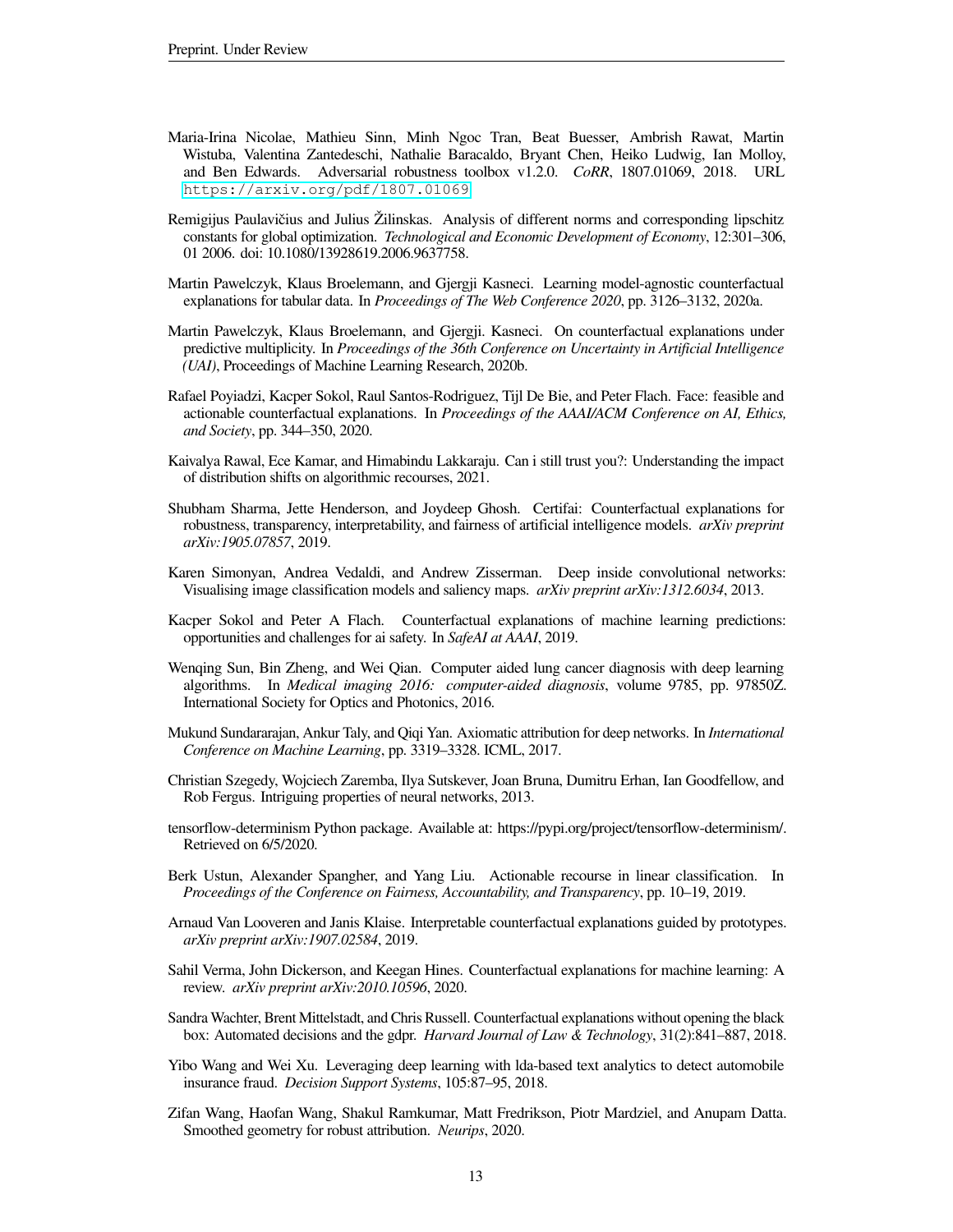- <span id="page-13-1"></span>Zifan Wang, Matt Fredrikson, and Anupam Datta. Boundary attributions provide normal (vector) explanations. *ArXiv*, abs/2103.11257, 2021.
- <span id="page-13-2"></span>Cihang Xie, Zhishuai Zhang, Yuyin Zhou, Song Bai, Jianyu Wang, Zhou Ren, and Alan L. Yuille. Improving transferability of adversarial examples with input diversity. In *Proceedings of the IEEE/CVF Conference on Computer Vision and Pattern Recognition (CVPR)*, June 2019.
- <span id="page-13-0"></span>Linyi Yang, Eoin M Kenny, Tin Lok James Ng, Yi Yang, Barry Smyth, and Ruihai Dong. Generating plausible counterfactual explanations for deep transformers in financial text classification. *arXiv preprint arXiv:2010.12512*, 2020.

### A PROOFS

A.1 THEOREM 1 AND LEMMA 1

Theorem 1 *Suppose that* H1, H<sup>2</sup> *are orthognal decision boundaries in a piecewise-linear network*  $F(\mathbf{x}) = sign\{\hat{w_1}^\top ReLU(W_0\mathbf{x})\}$ , and let  $\mathbf{x}$  *be an arbitrary point in its domain. If the projections of*  $\mathbf{x}$  *onto* the corresponding halfspace constraints of  $H_1,H_2$  are on  $\hat{H_1}$  and  $H_2$ , then there exists a point  $\mathbf{x}'$  such that:

1)  $d(\mathbf{x}', H_2) = 0$  2)  $d(\mathbf{x})$ 2)  $d(\mathbf{x}', H_2) < d(\mathbf{x}, H_2)$  $(H_2) < d(\mathbf{x}, H_2)$  3)  $d(\mathbf{x}, H_1) \le d(\mathbf{x}', H_1)$ 

*where*  $d(\mathbf{x},H_*)$  *denotes the distance between*  $\mathbf{x}$  *and the nearest point on a boundary*  $H_*$ .

*Proof.* Let  $u(\mathbf{x})_i = W_0 \mathbf{x}$  be the pre-activation of the neuron *i*-th output in the hidden layer. The status of the neuron therefore will have the following two status: ON if  $u(\mathbf{x})_i>0$  and OFF otherwise. When a neuron is ON, the post-activation is identical to the pre-activation. Therefore, we can represent the ReLU function as a linear function of all neurons' activation status. Formally, the logit output of the network  $F$  can be written as

$$
f(\mathbf{x}) = w_1^\top \Lambda W_0 \mathbf{x} \tag{6}
$$

where  $\Lambda$  is a diagonal matrix  $diag([\lambda_0,\lambda_1,...,\lambda_n])$  such that  $\lambda_i = \mathbb{I}(u(\mathbf{x})_i > 0)$ . The network is a linear function within a neighborhood if all points in such a neighborhood have the same activation matrix  $\Lambda$ . For any two decision boundaries  $H_1$  and  $H_2$ , the normal vectors of these decision boundaries can be written as  $\mathbf{n}_1^\top = w_1^\top \Lambda_1 W_0$  and  $\mathbf{n}_2^\top = w_1^\top \Lambda_2 W_0$ , respectively, where  $\Lambda_1$  and  $\Lambda_2$  are determined by the activation status of internal neurons.

For an input x, if the projections of x onto the corresponding halfspace constraints of  $H_1,H_2$  are on  $H_1$ and  $H_2$ , then the distance  $d(\mathbf{x}, H_1)$  and  $d(\mathbf{x}, H_2)$  are given by projections as follows:

$$
d(\mathbf{x}, H_1) = \frac{|\mathbf{n}_1^{\top} \mathbf{x}|}{||\mathbf{n}_1||_2}, \quad d(\mathbf{x}, H_2) = \frac{|\mathbf{n}_2^{\top} \mathbf{x}|}{||\mathbf{n}_2||_2} \tag{7}
$$

W.L.O.G. we assume  $F(\mathbf{x})=1$  and  $\mathbf{n}_1$  and  $\mathbf{n}_2$  point towards x. Let a point y defined as

$$
\mathbf{y} = \mathbf{y}' - \frac{|\mathbf{n}_2^{\top}\mathbf{y}'|\mathbf{n}_2}{||\mathbf{n}_2||_2^2}
$$
 (8)

$$
\mathbf{y}' = \mathbf{x} + \eta \frac{\mathbf{n}_1}{\|\mathbf{n}_1\|_2} \tag{9}
$$

where  $\eta$  is tiny positive scalar such that  $F(y)=F(x)=1$ . We firstly show that  $d(y,H_2)=0$  as follows:

$$
d(\mathbf{y}, H_2) = \frac{|\mathbf{n}_2^{\top} \mathbf{y}|}{||\mathbf{n}_2||_2}
$$
\n(10)

$$
=\frac{|\mathbf{n}_2^{\top}(\mathbf{y'}-\frac{|\mathbf{n}_2^{\top}\mathbf{y'}|\mathbf{n}_2|)}{||\mathbf{n}_2||_2^2})|}{||\mathbf{n}_2||_2}
$$
(11)

$$
=\frac{\left|\mathbf{n}_2^{\top}\mathbf{y}' - \left|\mathbf{n}_2^{\top}\mathbf{y}'\right|\right|}{\left|\left|\mathbf{n}_2\right|\right|_2}
$$
(12)

$$
= \frac{|\mathbf{n}_2^{\top}\mathbf{y}' - \mathbf{n}_2^{\top}\mathbf{y}'|}{||\mathbf{n}_2||_2} \quad (\eta \text{ is tiny so } \mathbf{n}_2 \text{ points to } \mathbf{y}') \tag{13}
$$

$$
=0\tag{14}
$$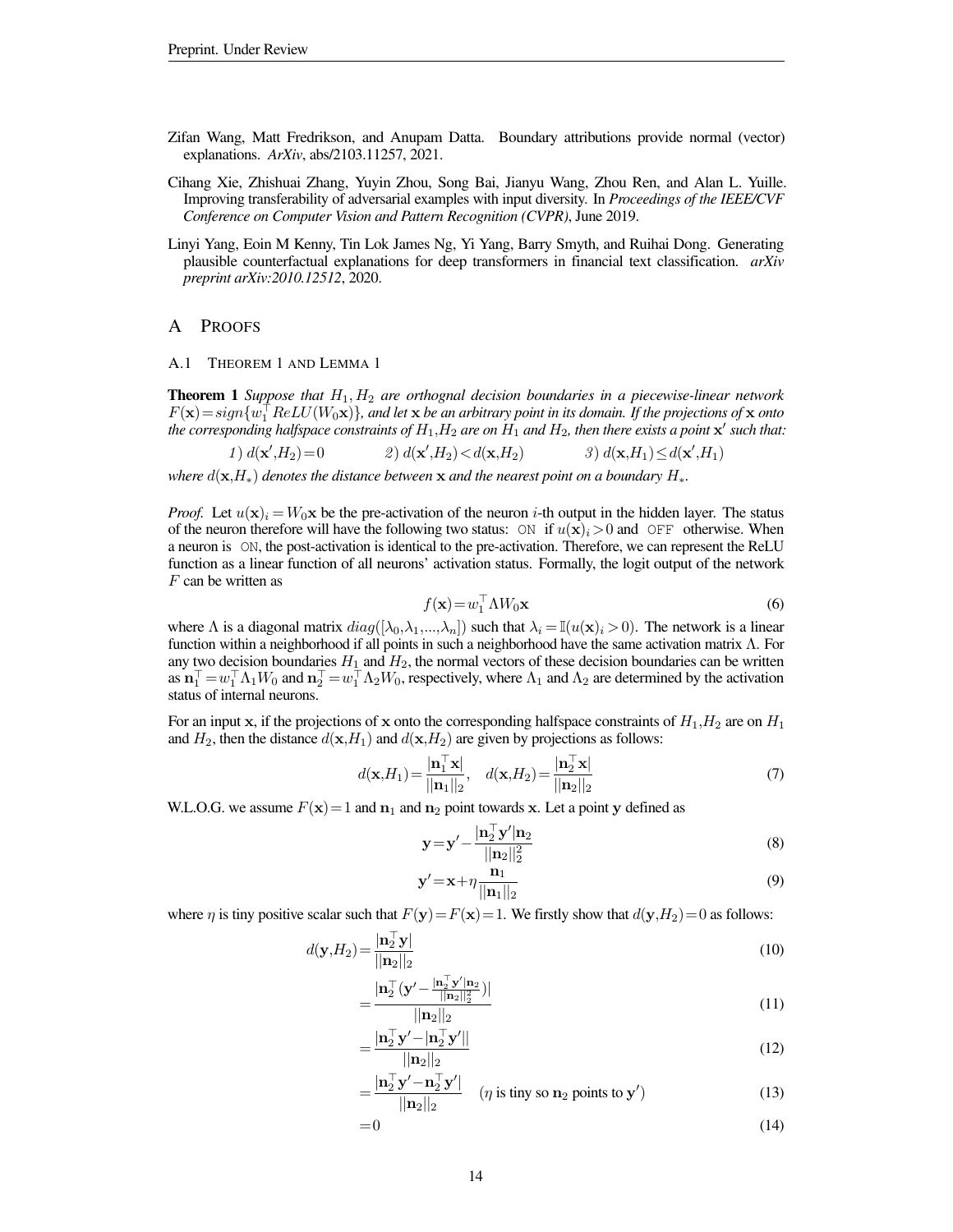We secondly show that  $d(y, H_1) > d(x, H_1)$  as follows:

$$
d(\mathbf{y}, H_1) = \frac{|\mathbf{n}_1^{\top} \mathbf{y}|}{||\mathbf{n}_1||_2}
$$
\n(15)

$$
=\frac{|\mathbf{n}_1^{\top}(\mathbf{y'}-\frac{|\mathbf{n}_2^{\top}\mathbf{y'}|\mathbf{n}_2}{||\mathbf{n}_2||_2^2})|}{||\mathbf{n}_1||_2}
$$
(16)

$$
=\frac{|\mathbf{n}_1^{\top}(\mathbf{x}+\eta\frac{\mathbf{n}_1}{||\mathbf{n}_1||_2}-\frac{|\mathbf{n}_2^{\top}(\mathbf{x}+\eta\frac{\mathbf{n}_1}{||\mathbf{n}_1||_2})|\mathbf{n}_2}{||\mathbf{n}_2||_2^2})|}{\cdots}
$$
(17)

$$
||\mathbf{n}_1||_2
$$
\n
$$
||\mathbf{n}_1||_2
$$
\n
$$
||\mathbf{n}_1||_2 = \mathbf{n}_1 \mathbf{n}_2 \cdot \frac{|\mathbf{n}_2| (\mathbf{x} + \eta \frac{\mathbf{n}_1}{||\mathbf{n}_1||_2})|}{|\mathbf{n}_1||_2|}
$$

$$
=\frac{|\mathbf{n}_1^{\top}\mathbf{x}+\eta||\mathbf{n}_1||_2-\mathbf{n}_1^{\top}\mathbf{n}_2^{\top}\frac{|\mathbf{n}_2^{\top}(\mathbf{x}+\eta)||\mathbf{n}_1||_2}{||\mathbf{n}_2||_2^2})|}{||\mathbf{n}_1||_2}
$$
(18)

$$
= \frac{|\mathbf{n}_1^\top \mathbf{x} + \eta||\mathbf{n}_1||_2|}{||\mathbf{n}_1||_2} \quad (H_1 \text{ and } H_2 \text{ are orthogonal}) \tag{19}
$$

$$
\geq \frac{|\mathbf{n}_1^\top \mathbf{x}|}{||\mathbf{n}_1||_2} = d(\mathbf{x}, H_1)
$$
\n(20)

 $\Box$ 

The proof of Theorem 1 is complete.

**Lemma 1** Let  $H_1, H_2, F$  and  $\bf{x}$  be defined as in Theorem 1. If the projections of  $\bf{x}$  onto the corresponding *halfspace constraints of*  $H_1$ *,*  $H_2$  *are on*  $H_1$  *and*  $H_2$ *, but there does not exist a point*  $\mathbf{x}'$  *satisfying (2) and* (3) *from Theorem 1, then*  $H_1 = H_2$ .

Note if we remove the assumption that  $H_1$  and  $H_2$  are orthogonal, we will show that Theorem 1 will hold by condition. Let  $m(\mathbf{x}) = |\mathbf{n}_1^{\top} \mathbf{x} + \eta||\mathbf{n}_1||_2 - \mathbf{n}_1^{\top} \mathbf{n}_2 \frac{|\mathbf{n}_2^{\top}(\mathbf{x} + \eta \frac{\mathbf{n}_1}{||\mathbf{n}_1||_2})|}{||\mathbf{n}_2||_2^2}$  $\frac{\left|\binom{n_1}{2}\binom{n_1}{2}\right|}{\left|\binom{n_2}{2}\right|}$ . Assume the angle between the normal vectors of  $H_1$  and  $H_2$  is  $\theta$  such that  $\mathbf{n}_1^{\top} \mathbf{n}_2 = ||\mathbf{n}_1||_2 ||\mathbf{n}_2||_2 \cos \theta$ .

$$
m(\mathbf{x}) = |\mathbf{n}_1^\top \mathbf{x} + \eta| |\mathbf{n}_1||_2 - \mathbf{n}_1^\top \mathbf{n}_2 \frac{|\mathbf{n}_2^\top (\mathbf{x} + \eta \frac{\mathbf{n}_1}{||\mathbf{n}_1||_2})|}{||\mathbf{n}_2||_2^2})|
$$
(21)

$$
=|\mathbf{n}_1^\top \mathbf{x} + \eta(||\mathbf{n}_1||_2 - \frac{\mathbf{n}_1^\top \mathbf{n}_2 \cdot \mathbf{n}_2^\top \mathbf{n}_1}{||\mathbf{n}_2||_2^2||\mathbf{n}_1||_2}) - \frac{\mathbf{n}_1^\top \mathbf{n}_2 \cdot \mathbf{n}_2^\top \mathbf{x}}{||\mathbf{n}_2||_2^2}|
$$
(22)

$$
=|\mathbf{n}_1^\top \mathbf{x} + \eta (1 - \cos^2 \theta) ||\mathbf{n}_1||_2 - \mathbf{n}_1 \mathbf{x} \cos \theta| \tag{23}
$$

Since  $d(y, H_1) \propto m(x)$  and  $d(x, H_1) \propto |\mathbf{n}_1^{\top} \mathbf{x}|$  and they share they same denominator  $||\mathbf{n}_1||_2$ . In order to have  $m(\mathbf{x}) > |\mathbf{n}_1^{\top} \mathbf{x}|$ , we just need  $\eta(1 - \cos^2 \theta) ||\mathbf{n}_1||_2 - \mathbf{n}_1 \mathbf{x} \cos \theta > 0$ , which means we need to find a  $\eta$  such that  $\eta(1-\cos^2\theta)||\mathbf{n}_1||_2 > \mathbf{n}_1 \mathbf{x} \cos\theta$ . Moving terms around we have the following inequality:

$$
\eta > \frac{\mathbf{n}_1 \mathbf{x} \cos \theta}{(1 - \cos^2 \theta) ||\mathbf{n}_1||_2} = \frac{||\mathbf{x}||_2}{\frac{1}{\cos \theta} - \cos \theta} \tag{24}
$$

The RHS goes to 0 when  $\theta \rightarrow \frac{\pi}{2}$ , which corresponds to the situation of Theorem 1. When  $\theta \rightarrow 0$  ( $H_1 = H_2$ ), RHS goes to  $\infty$ , which means we cannot find a point y satisfying the Theorem 1, which completes the proof of Lemma 1.

### A.2 THEOREM 2 AND PROPOSITION 1

**Theorem 2** Let  $f(\mathbf{x}) \stackrel{\text{def}}{=} \mathbf{w}^\top \cdot h(\mathbf{x}) + b$  be a ReLU network with a single logit output (i.e., a binary classifier), *where*  $h(\mathbf{x})$  *is the output of the penultimate layer, and denote*  $\sigma_{\mathbf{w}}\!=\!\sigma(f(\mathbf{x}))$  *as the sigmoid output of the*  $m$ odel at  $x$ . Let  $W \stackrel{\text{def}}{=} \{w': ||w - w'|| \leq \Delta\}$  and  $\chi_{\mathcal{D}_x}(x;w)$  be the distributional influence of f when *weights* w*are used at the top layer. If* h *is* K*-Lipschitz in the support* S(Dx)*, the following inequality holds:*

$$
\forall \mathbf{w}' \in \mathcal{W}. || \chi_{\mathcal{D}_{\mathbf{x}}}(\mathbf{x}; \mathbf{w}) - \chi_{\mathcal{D}_{\mathbf{x}}}(\mathbf{x}; \mathbf{w}') || \leq K \left[ \frac{\partial \sigma_{\mathbf{w}}}{\partial g} \cdot ||\mathbf{w} - \lambda \mathbf{w}' || + C \right]
$$

*where*  $\lambda = \frac{\partial \sigma_{\mathbf{w}}}{\partial g} / \frac{\partial \sigma_{\mathbf{w}'}}{\partial g}$  and  $C = \frac{1}{2} (||\mathbf{w}|| + \frac{1}{2}\Delta)$ *.*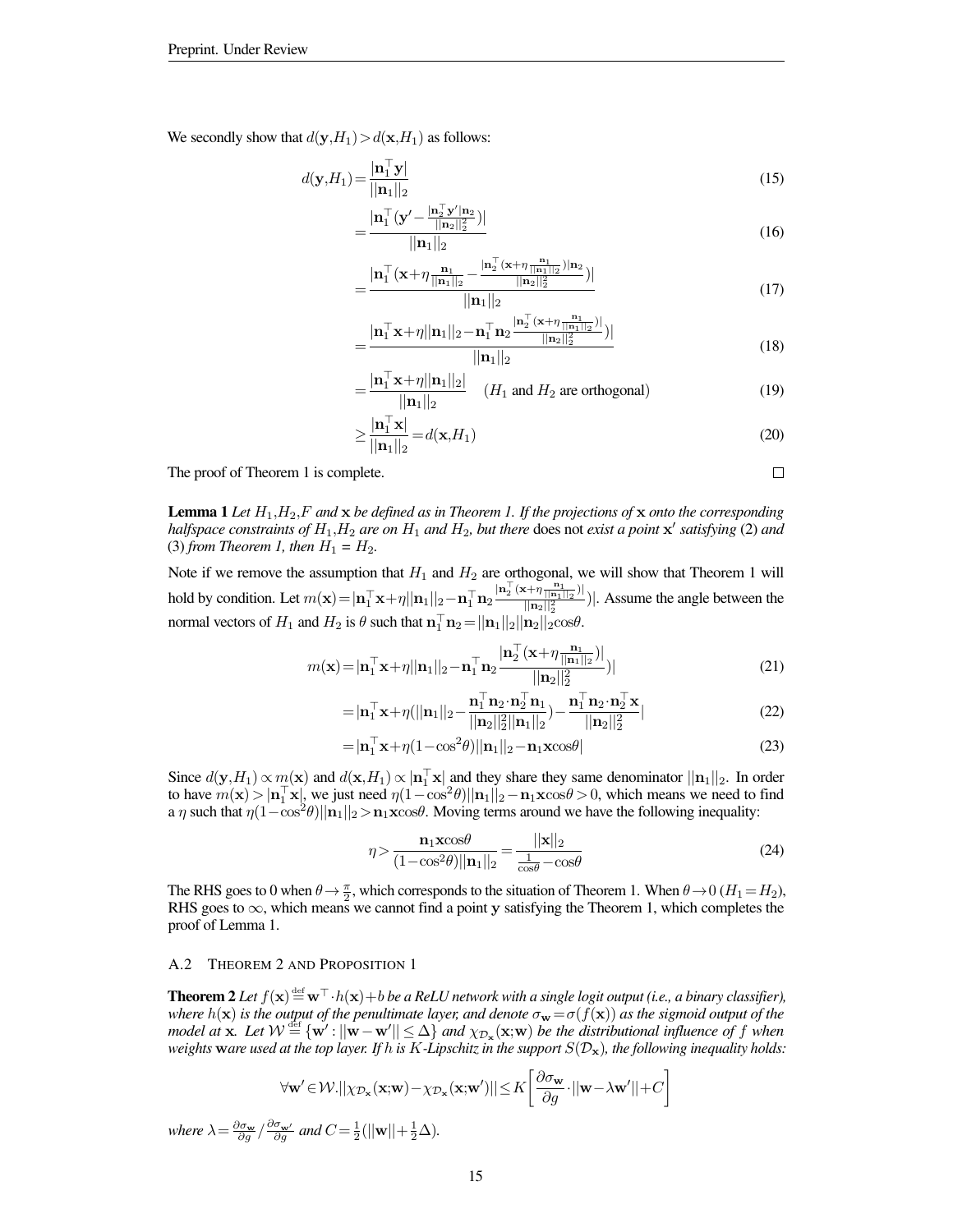*Proof.* Consider a ReLU network as  $g(h(\mathbf{x}))$ . We first write out the expression of  $h(x)$ :

$$
h(x) = \phi_{N-1}(W_{N-1}(\cdots \phi_1(W_1x + b_1)) + b_{N-2})
$$
\n(25)

where  $W_i, b_i$  are the parameters for the *i*-th layer and  $\phi_i(\cdot)$  is the corresponding ReLU activation. By the definition of the distributional influence,

$$
\chi_{\mathcal{D}}(\mathbf{x}; \mathbf{w}) = \mathbb{E}_{\mathbf{z} \sim \mathcal{D}(\mathbf{x})} \frac{\partial \sigma(g(h(\mathbf{z}); \mathbf{w}))}{\partial \mathbf{z}}
$$
(26)

$$
= \mathbb{E}_{\mathbf{z} \sim \mathcal{D}(\mathbf{x})} \frac{\sigma(g)}{\partial g} \frac{\partial g(h; \mathbf{w})}{\partial h} \frac{\partial h(\mathbf{z})}{\partial \mathbf{z}}
$$
(27)

$$
= \mathbb{E}_{\mathbf{z} \sim \mathcal{D}(\mathbf{x})} \left[ \sigma(\mathbf{z}; \mathbf{w}) (1 - \sigma(\mathbf{z}; \mathbf{w})) \mathbf{w} \prod_{i=1}^{N-1} (W_i \Lambda_i(\mathbf{z}))^\top \right]
$$
(28)

(29)

1

where  $W_i$  is the weight of the layer  $l_i$  if  $l_i$  is a dense layer or the equivalent weight matrix of a convolutional layer and  $\Lambda_i(z)$  is an diagonal matrix with each diagonal entry being 1 if the neuron is activated or 0 other wise when evaluated at the point z.

$$
||\chi_{\mathcal{D}}(\mathbf{x}; \mathbf{w}) - \chi_{\mathcal{D}}(\mathbf{x}; \mathbf{w}')|| = ||\mathbb{E}_{\mathbf{z} \sim \mathcal{D}(\mathbf{x})} \left[ \sigma(\mathbf{z}; \mathbf{w})(1 - \sigma(\mathbf{z}; \mathbf{w})) \mathbf{w} \prod_{i=1}^{N-1} (W_i \Lambda_i(\mathbf{z}))^\top \right]
$$
(30)

$$
-\mathbb{E}_{\mathbf{z}\sim\mathcal{D}(\mathbf{x})}\left[\sigma(\mathbf{z};\mathbf{w}')(1-\sigma(\mathbf{z};\mathbf{w}'))\mathbf{w}'\prod_{i=1}^{N-1}(W_i\Lambda_i(\mathbf{z}))^\top\right]||
$$
(31)  

$$
=||\mathbb{E}_{\mathbf{z}\sim\mathcal{D}(\mathbf{x})}\left[\left(\sigma(\mathbf{z};\mathbf{w})(1-\sigma(\mathbf{z};\mathbf{w}))\mathbf{w}-\sigma(\mathbf{z};\mathbf{w}')(1-\sigma(\mathbf{z};\mathbf{w}'))\mathbf{w}'\right)\prod_{i=1}^{N-1}(W_i\Lambda_i(\mathbf{z}))^\top\right]
$$

$$
=||\mathbb{E}_{\mathbf{z}\sim\mathcal{D}(\mathbf{x})}\left[ (\sigma(\mathbf{z};\mathbf{w})(1-\sigma(\mathbf{z};\mathbf{w}))\mathbf{w}-\sigma(\mathbf{z};\mathbf{w}')(1-\sigma(\mathbf{z};\mathbf{w}'))\mathbf{w}' )\prod_{i=1}^{N-1} (W_i\Lambda_i(\mathbf{z}))^{\top}\right]||
$$
\n
$$
\leq \mathbb{E}_{\mathbf{z}\sim\mathcal{D}(\mathbf{x})}\left[||(\sigma(\mathbf{z};\mathbf{w})(1-\sigma(\mathbf{z};\mathbf{w}))\mathbf{w}-\sigma(\mathbf{z};\mathbf{w}')(1-\sigma(\mathbf{z};\mathbf{w}'))\mathbf{w}' )\prod_{i=1}^{N-1} (W_i\Lambda_i(\mathbf{z}))^{\top}||\right]
$$
\n(33)

(Jensen's Inequality) (34)

$$
\leq \mathbb{E}_{\mathbf{z}\sim\mathcal{D}(\mathbf{x})}\Bigg[||(\sigma(\mathbf{z};\mathbf{w})(1-\sigma(\mathbf{z};\mathbf{w}))\mathbf{w}-\sigma(\mathbf{z};\mathbf{w}')(1-\sigma(\mathbf{z};\mathbf{w}'))\mathbf{w}')||\cdot||\prod_{i=1}^{N-1}(W_i\Lambda_i(\mathbf{z}))^\top||\Bigg] \tag{35}
$$

(By the definition of matrix operator norm) (36)

$$
\leq \mathbb{E}_{\mathbf{z}\sim\mathcal{D}(\mathbf{x})}||[(\sigma(\mathbf{z};\mathbf{w})(1-\sigma(\mathbf{z};\mathbf{w}))\mathbf{w}-\sigma(\mathbf{z};\mathbf{w}')(1-\sigma(\mathbf{z};\mathbf{w}'))\mathbf{w}']||
$$
(37)

$$
\mathbb{E}_{\mathbf{z}\sim\mathcal{D}(\mathbf{x})}||\left[\prod_{i=1}^{N-1} (W_i \Lambda_i(\mathbf{z}))^\top\right]||
$$
\n(38)

We simplify the notation by defining

$$
d\sigma(\mathbf{z};\!\mathbf{w}') \!\stackrel{\text{def}}{=} \! \sigma(\mathbf{z};\!\mathbf{w}') (1 \!-\! \sigma(\mathbf{z};\!\mathbf{w}')
$$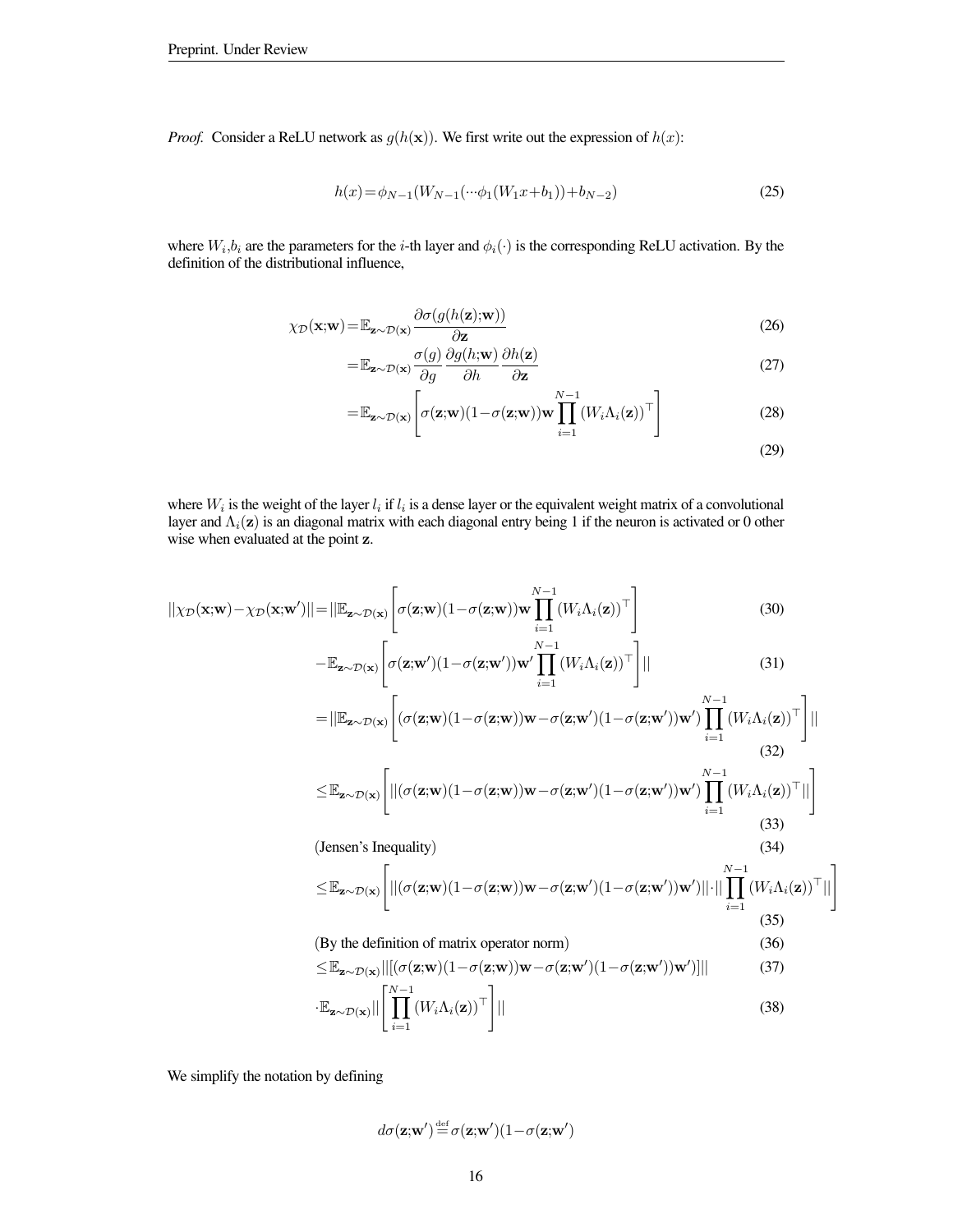and we denote  $d\sigma(\mathbf{z}; \mathbf{w}) = d\sigma(\mathbf{x}; \mathbf{w}) + \delta(\mathbf{z}; \mathbf{w})$  and  $d\sigma(\mathbf{z}; \mathbf{w}') = d\sigma(\mathbf{x}; \mathbf{w}') + \delta(\mathbf{z}; \mathbf{w}')$ . Note that  $\delta \leq \frac{1}{4}$ because  $d\sigma \in [0, \frac{1}{4}]$ . Therefore, the first term can be simplified as

$$
\mathbb{E}_{\mathbf{z}\sim\mathcal{D}(\mathbf{x})}||(\sigma(\mathbf{z};\mathbf{w})(1-\sigma(\mathbf{z};\mathbf{w}))\mathbf{w}-\sigma(\mathbf{z};\mathbf{w}')(1-\sigma(\mathbf{z};\mathbf{w}'))\mathbf{w}')|| \tag{39}
$$

$$
= \mathbb{E}_{\mathbf{z} \sim \mathcal{D}(\mathbf{x})} ||d\sigma(\mathbf{x}, \mathbf{w})\mathbf{w} - d\sigma(\mathbf{x}, \mathbf{w}')\mathbf{w}' + \delta(\mathbf{z}; \mathbf{w})\mathbf{w} - \delta(\mathbf{z}; \mathbf{w}')\mathbf{w}' || \tag{40}
$$

$$
\leq ||d\sigma(\mathbf{x}, \mathbf{w})\mathbf{w} - d\sigma(\mathbf{x}, \mathbf{w}')\mathbf{w}'|| + \mathbb{E}_{\mathbf{z} \sim \mathcal{D}} ||\delta(\mathbf{z}, \mathbf{w})\mathbf{w} - \delta(\mathbf{z}, \mathbf{w}')\mathbf{w}'||
$$
 (Triangle Inequality) (41)

$$
\leq ||d\sigma(\mathbf{x}, \mathbf{w})\mathbf{w} - d\sigma(\mathbf{x}, \mathbf{w}')\mathbf{w}'|| + \mathbb{E}_{\mathbf{z} \sim \mathcal{D}} ||\delta(\mathbf{z}; \mathbf{w})\mathbf{w}|| + \mathbb{E}_{\mathbf{z} \sim \mathcal{D}} ||\delta(\mathbf{z}; \mathbf{w}')\mathbf{w}'|| \tag{42}
$$

$$
\leq ||d\sigma(\mathbf{x}, \mathbf{w})\mathbf{w} - d\sigma(\mathbf{x}, \mathbf{w}')\mathbf{w}'|| + \mathbb{E}_{\mathbf{z}\sim\mathcal{D}} |\delta(\mathbf{z}, \mathbf{w})| ||\mathbf{w}|| + \mathbb{E}_{\mathbf{z}\sim\mathcal{D}} |\delta(\mathbf{z}, \mathbf{w}')|| |\mathbf{w}'|| \tag{43}
$$

$$
\leq ||d\sigma(\mathbf{x}, \mathbf{w})\mathbf{w} - d\sigma(\mathbf{x}, \mathbf{w}')\mathbf{w}'|| + \frac{1}{4}(||w|| + ||w'||) \qquad (\delta \leq \frac{1}{4})
$$
\n(44)

$$
\leq ||d\sigma(\mathbf{x}, \mathbf{w})\mathbf{w} - d\sigma(\mathbf{x}, \mathbf{w}')\mathbf{w}'|| + \frac{1}{2} (||w|| + \frac{1}{2}\Delta)
$$
\n(45)

Let

$$
\lambda {\, \stackrel{\textnormal{\tiny def}}{=}\, } \frac{d\sigma({\bf x},{\bf w}')}{d\sigma({\bf x},{\bf w})}
$$

We have

$$
\mathbb{E}_{\mathbf{z}\sim\mathcal{D}(\mathbf{x})}||(\sigma(\mathbf{z};\mathbf{w})(1-\sigma(\mathbf{z};\mathbf{w}))\mathbf{w}-\sigma(\mathbf{z};\mathbf{w}')(1-\sigma(\mathbf{z};\mathbf{w}'))\mathbf{w}')|| \leq d\sigma(\mathbf{x},\mathbf{w})||\mathbf{w}-\lambda\mathbf{w}'|| + \frac{1}{2}(||w|| + \frac{1}{2}\Delta) \tag{46}
$$

Now we take a look at the second part

$$
\mathbb{E}_{\mathbf{z}\sim\mathcal{D}(\mathbf{x})}||\left[\prod_{i=1}^{N-1} (W_i \Lambda_i(\mathbf{z}))^\top\right]|| \leq \sup_{\mathbf{z}\sim\mathcal{D}(\mathbf{x})}||\left[\prod_{i=1}^{N-1} (W_i \Lambda_i(\mathbf{z}))^\top\right]||
$$
\n(47)

The RHS part of the inequality is a direct consequence of the definition of the Lipschitz Constant. Therefore, we have

$$
\mathbb{E}_{\mathbf{z}\sim\mathcal{D}(\mathbf{x})}||\left[\prod_{i=1}^{N-1} (W_i \Lambda_i(\mathbf{z}))^\top\right]|| \leq K
$$
\n(49)

- (50)
	- $\Box$

Put together, we show that:

$$
||\chi_{\mathcal{D}}(\mathbf{x}; \mathbf{w}) - \chi_{\mathcal{D}}(\mathbf{x}; \mathbf{w}')|| \le K \left[ d\sigma(\mathbf{x}, \mathbf{w}) ||\mathbf{w} - \lambda \mathbf{w}'|| + \frac{1}{2} (||w|| + \frac{1}{2}\Delta) \right]
$$
(51)

By denoting  $C = \frac{1}{2} (||w|| + \frac{1}{2}\Delta)$ , we finish our proof.

|

A.3 PROPOSITION 1

Proposition 1 *Let* q *be a differentiable, real-valued function in* R <sup>d</sup> *and* S *be the support set of Uniform*( $0 \rightarrow x$ ).  $\forall x^7 \in S$ ,

$$
||\frac{\partial q(\mathbf{x}')}{\partial \mathbf{x}'}|| \!\geq\! ||\mathbf{x}||^{-1}|\frac{\partial q(r\mathbf{x}')}{\partial r}|_{r=1}|
$$

*Proof.* First, we show that  $\forall x' \in S$ 

$$
\frac{\partial q(\mathbf{x}')}{\partial \mathbf{x}'}^{\top} \cdot \mathbf{x}' |\leq ||\frac{\partial q(\mathbf{x}')}{\partial \mathbf{x}'}|| \cdot ||\mathbf{x}'|| \quad \text{(Cauchy–Schwarz)}\tag{52}
$$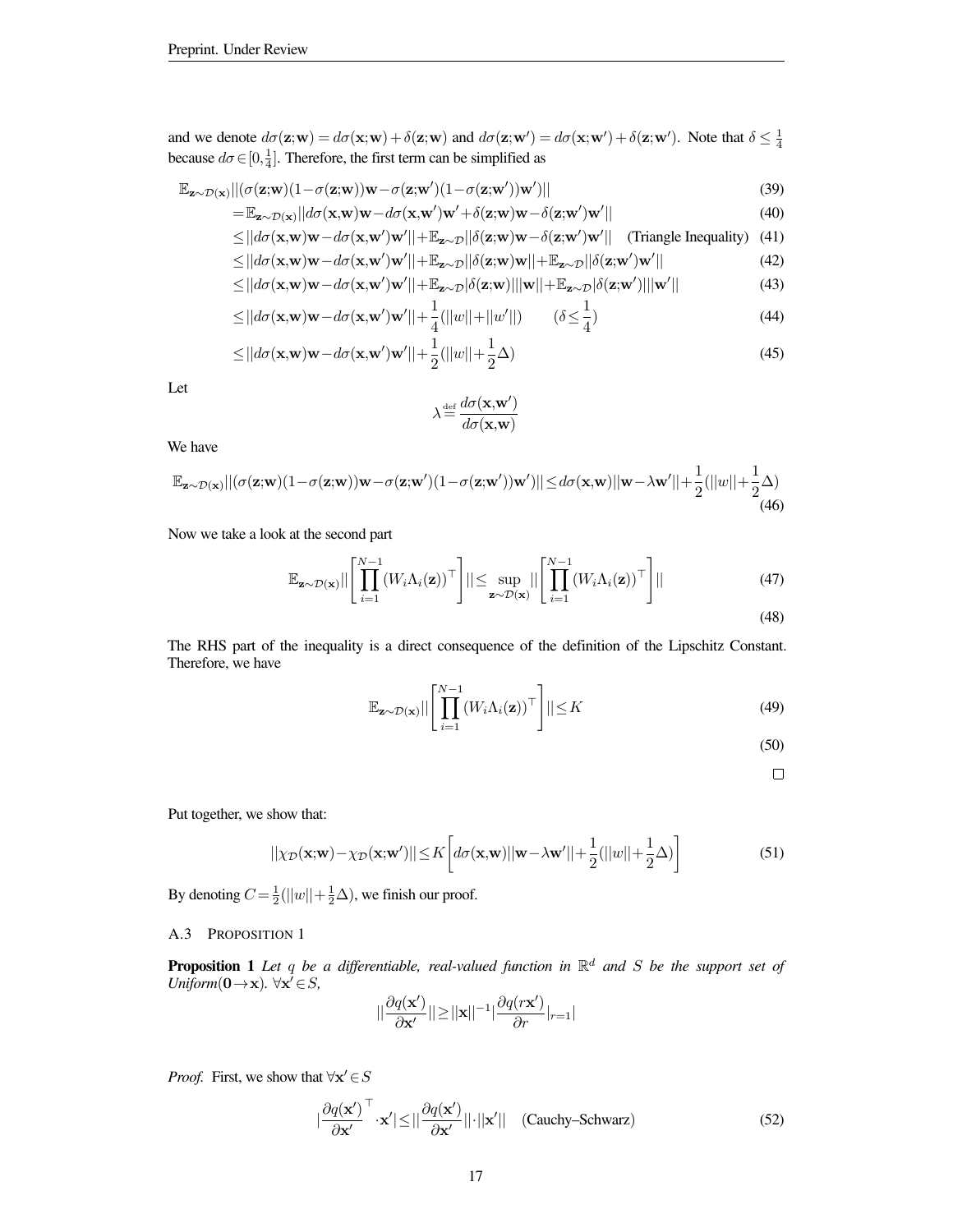By the construction of  $x'$  we know  $||x'|| \le ||x||$ ; therefore,

$$
\left|\frac{\partial q(\mathbf{x}')}{\partial \mathbf{x}'}^{\top} \cdot \mathbf{x}'\right| \leq \left|\left|\frac{\partial q(\mathbf{x}')}{\partial \mathbf{x}'}\right|\right| \cdot \left|\left|\mathbf{x}\right|\right| \tag{53}
$$

$$
||\frac{\partial q(\mathbf{x}')}{\partial \mathbf{x}'}|| \ge ||\mathbf{x}||^{-1} |\frac{\partial q(\mathbf{x}')}{\partial \mathbf{x}'}^{\top} \cdot \mathbf{x}'|
$$
\n(54)

Now consider a function  $p(r; \mathbf{x}') = r\mathbf{x}'$ . Then we show a trick of chain rule.

$$
\frac{\partial q(p)}{\partial r} = \frac{\partial q(p)}{p}^\top \cdot \frac{\partial p(r; \mathbf{x}')}{\partial r} = \frac{\partial q(p)}{p}^\top \cdot \mathbf{x}'\tag{55}
$$

Replacing the notation p with x' in  $\frac{\partial q(\mathbf{x}')}{\partial \mathbf{x}'}$  $\top$  does not change the computation of taking the Jacobian of q's output with respect to the input; therefore, we show that

$$
\frac{\partial q(\mathbf{x}')}{\partial \mathbf{x}'}^{\top} \cdot \mathbf{x}' = \frac{\partial q(p)}{p}^{\top} \big|_{r=1} \cdot \mathbf{x}' = \frac{\partial q(p)}{\partial r} \big|_{r=1} = \frac{\partial q(r\mathbf{x}')}{\partial r} \big|_{r=1}
$$
(56)

We therefore complete the proof of Proposition 1 by showing

$$
||\frac{\partial q(\mathbf{x}')}{\partial \mathbf{x}'}|| \ge ||\mathbf{x}||^{-1} |\frac{\partial q(r\mathbf{x}')}{\partial r}|_{r=1}|
$$
\n(57)

$$
\qquad \qquad \Box
$$

# B EXPERIMENT DETAILS

#### <span id="page-17-0"></span>B.1 META INFORMATION FOR DATASETS

The German Credit [Dua & Karra Taniskidou](#page-10-2) [\(2017\)](#page-10-2) and Taiwanese Credit [Dua & Karra Taniskidou](#page-10-2) [\(2017\)](#page-10-2) data sets consist of individuals financial data, with a binary response indicating their creditworthiness. For the German Credit [Dua & Karra Taniskidou](#page-10-2) [\(2017\)](#page-10-2) dataset, there are 1000 points, and 20 attributes. We one-hot encode the data to get 61 features, and standardize the data to zero mean and unit variance using SKLearn Standard scaler. We partitioned the data intro a training set of 700 and a test set of 200. The Taiwanese Credit [Dua & Karra Taniskidou](#page-10-2) [\(2017\)](#page-10-2) dataset has 30,000 instances with 24 attributes. We one-hot encode the data to get 32 features and normalize the data to be between zero and one. We partitioned the data intro a training set of 22500 and a test set of 7500.

The HELOC dataset [FICO](#page-10-9) [\(2018a\)](#page-10-9) contains anonymized information about the Home Equity Line of Credit applications by homeowners in the US, with a binary response indicating whether or not the applicant has even been more than 90 days delinquent for a payment. The dataset consists of 10459 rows and 23 features, some of which we one-hot encode to get a dataset of 10459 rows and 40 features. We normalize all features to be between zero and one, and create a train split of 7,844 and a validation split of 2,615.

The Seizure [Dua & Karra Taniskidou](#page-10-2) [\(2017\)](#page-10-2) dataset comprises time-series EEG recordings for 500 individuals, with a binary response indicating the occurrence of a seizure. This is represented as 11500 rows with 178 features each. We split this into 7,950 train points and 3,550 test points. We standardize the numeric features to zero mean and unit variance.

The CTG [Dua & Karra Taniskidou](#page-10-2) [\(2017\)](#page-10-2) dataset comprises of 2126 fetal cardiotocograms processed and labeled by expert obstetricians into three classes of fetuses, healthy, suspect, and pathological. We have turned this into a binary response between healthy and other classes. We split the data into 1,700 train points and a validation split of 425. There are 21 features for each instance, which we normalize to be between zero and one.

The Warfain dataset is collected by the International Warfarin Pharmacogenetics Consortium [Consortium](#page-10-10) [\(2009\)](#page-10-10) about patients who were prescribed warfarin. We removed rows with missing values, 4819 patients remained in the dataset. The inputs to the model are demographic (age, height, weight, race), medical (use of amiodarone, use of enzyme inducer), and genetic (VKORC1, CYP2C9) attributes. Age, height, and weight are real-valued and were scaled to zero mean and unit variance. The medical attributes take binary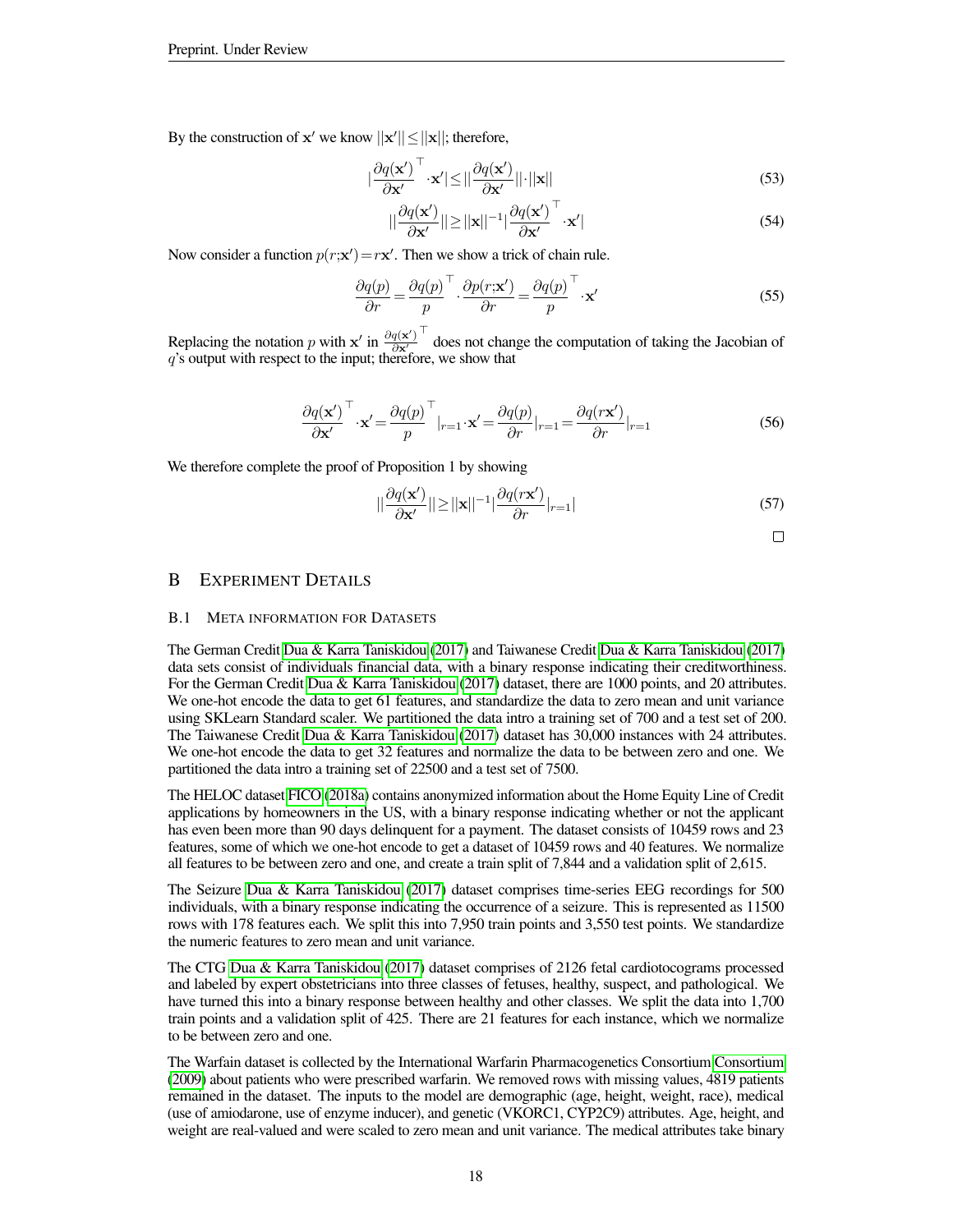values, and the remaining attributes were one-hot encoded. The output is the weekly dose of warfarin in milligrams, which we encode as "low", "medium", or "high", following [Consortium](#page-10-10) [\(2009\)](#page-10-10).

The UCI datasets are under an MIT license, and Warfarin datasets are under a Creative Commons License. [Dua & Karra Taniskidou](#page-10-2) [\(2017\)](#page-10-2); [Consortium](#page-10-10) [\(2009\)](#page-10-10). The license for the FICO HELOC dataset is available at the dataset challenge website, and allows use for research purposes [FICO](#page-10-19) [\(2018b\)](#page-10-19).

# B.2 HYPER-PARAMETERS AND MODEL ARCHITECTURES

The German Credit and Seizure models have three hidden layers, of size 128, 64, and 16. Models on the Taiwanese dataset have two hidden layers of 32 and 16, and models on the HELOC dataset have two deep layers with sizes 100 and 32. The Warfarin models have one hidden layer of 100. The CTG models have three layers, of sizes 100, 32, and 16. German Credit, Adult, Seizure, Taiwanese, CTG and Warfarin models are trained for 100 epochs; HELOC models are trained for 50 epochs. German Credit models are trained with a batch size of 32; Adult, Seizure, and Warfarin models with batch sizes of 128; Taiwanese Credit models with batch sizes of 512, and CTG models with a batch size of 16. All models are trained with keras' Adam optimizer with the default parameters.

### <span id="page-18-0"></span>B.3 IMPLEMENTATION OF BASELINE METHODS

We describe the parameters specific to each baseline method here. Common choices of hyper-parameters are shown in Table [2.](#page-19-2)

- **Min-Cost**  $\ell_1/\ell_2$  [Wachter et al.](#page-12-2) [\(2018\)](#page-12-2) We implement this by setting  $\beta = 1.0$  for  $\ell_1$  (or  $\beta = 0.0$  for  $\ell_2$ ) and confidence=0.5 for the elastic-net loss [Chen et al.](#page-10-11) [\(2018\)](#page-10-11) in ART [Nicolae et al.](#page-12-15) [\(2018\)](#page-12-15).
- Min- $\epsilon$  PGD [Madry et al.](#page-11-17) [\(2018\)](#page-11-17): For a given  $\epsilon$ , we use 10 interpolations between 0 and the current  $\epsilon$ as the norm bound in each PGD attack. The step size is set to  $2 \times \epsilon_c / \max_{s \in \mathcal{S}}$  where  $\epsilon_c$ is the norm bound used. The maximum allowed norm bound is the median of the  $\ell_2$  norm of data points in the training set.
- Pawelczyk et al. [Pawelczyk et al.](#page-12-9) [\(2020b\)](#page-12-9): We train an AutoEncoder (AE) instead of a Variational AutoEncoder (VAE) to estimate the data manifold. Given that VAE jointly estimate the mean and the standard deviation of the latent distribution, it creates non-deterministic latent representation for the same input. In the contact with Pawelczyk et al., we are informed that we can only use the mean as the latent representation for an input; therefore, by taking out the standard deviation from a VAE, we instead train a AE that produces deterministic latent representation for each input. When searching for the latent representation of a counterfactual, we use random search as proposed by Pawelczyk et al. [Pawelczyk et al.](#page-12-9) [\(2020b\)](#page-12-9): we randomly sample 1280 points around the latet representation of an input within a norm bound of 1.0 in the latent space. When generating random points, we use a fixed random seed 2021. If there are multiple counterfactuals, we return the one that is closest to the input. For all datasets, we use the following architecture for the hidden layers: 1024-128-32-128-1024.
- Looveren et al. [Van Looveren & Klaise](#page-12-3) [\(2019\)](#page-12-3): We use the public implementation of this method<sup>[1](#page-18-1)</sup>. We use k-d trees with  $k = 20$  to estimate the data manifold as the curre implementation only supports an AE where the input features must be between 0 and 1, while our dataset are not normalized into this range. The rest of the hyper-parameters are default values from the implementation: theta=100, max iterations=100. This implementation only supports for non-eager mode so we turn off the eager execution in TF2 by running tf.compat.v1.disable eager execution() for this baseline.
- SNS : We run SNS for 200 steps for all datasets and project the counterfactual back to a  $\ell_2$  ball. The size of the ball is set to be 0.8 multiplied by the largest size of the ball used for the baseline Min- $\epsilon$ PGD. For Max  $\ell_1/\ell_2$  without a norm bound, we use the norm bound from Min- $\epsilon$  PGD. Similarly, the step size is set to  $2*0.8*\epsilon/200$ .

<span id="page-18-1"></span><sup>1</sup><https://docs.seldon.io/projects/alibi/en/stable/methods/CFProto.html>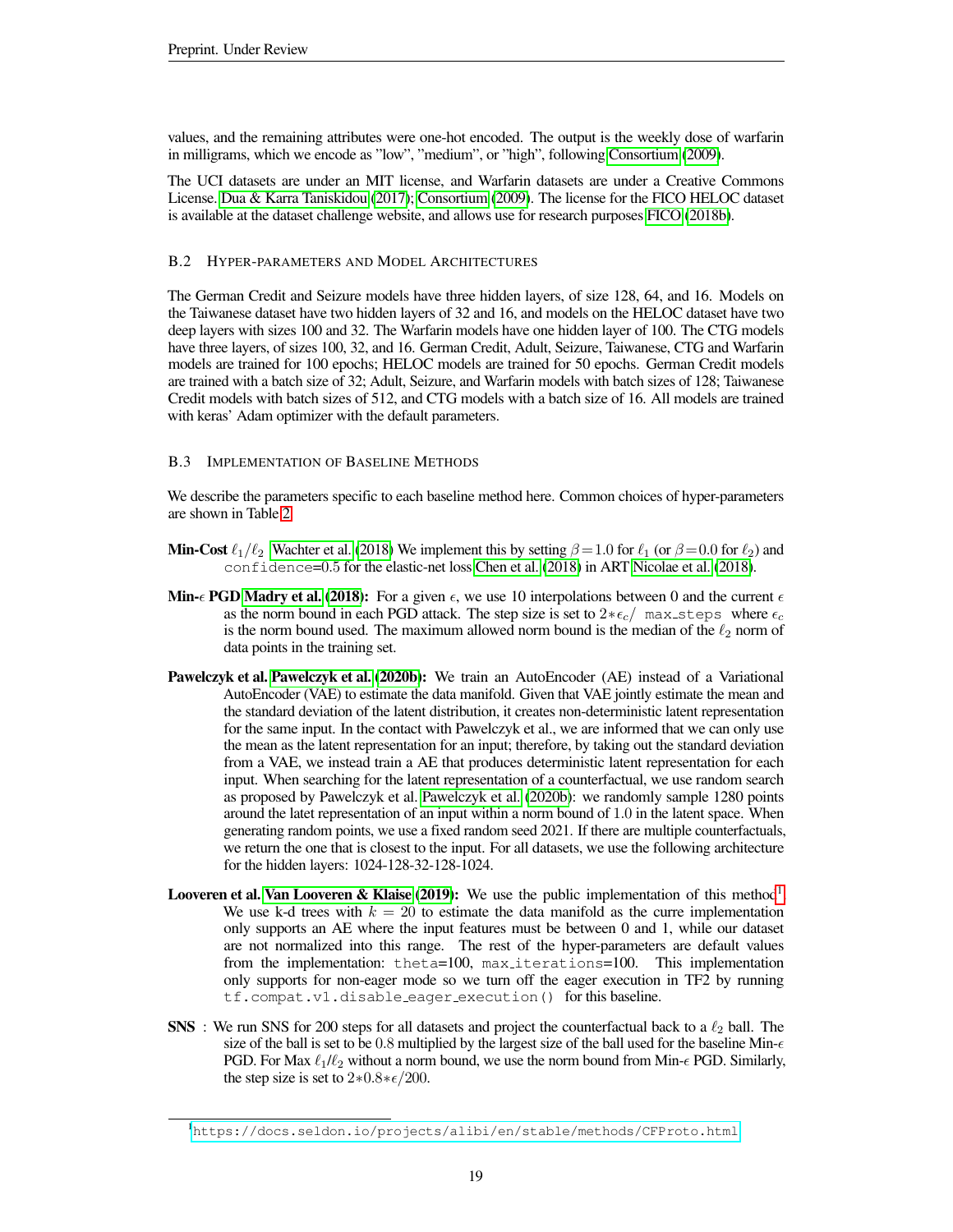<span id="page-19-2"></span>

| $-$ , $\mu$ $\sim$ . $\mu$ |               |                          |                |                |                          |                  |  |
|----------------------------|---------------|--------------------------|----------------|----------------|--------------------------|------------------|--|
| <b>Min</b> $\ell_1$        | German Credit | Seizure                  | <b>CTG</b>     | Warfarin       | <b>HELOC</b>             | Taiwanese Credit |  |
| $\epsilon$                 |               | $\overline{\phantom{a}}$ | $\blacksquare$ | $\blacksquare$ | $\overline{\phantom{a}}$ | -                |  |
| step size                  | 0.05          | 0.05                     | 0.05           | 0.5            | 0.01                     | 0.05             |  |
| success rate               | 0.35          | 0.14                     | 1.00           | 1.00           | 1.00                     | 1.00             |  |
|                            |               |                          |                |                |                          |                  |  |
| <b>Min</b> $\ell_2$        | German Credit | Seizure                  | <b>CTG</b>     | Warfarin       | <b>HELOC</b>             | Taiwanese Credit |  |
| $\epsilon$                 |               |                          | $\blacksquare$ |                | $\overline{\phantom{a}}$ |                  |  |
| step size                  | 0.01          | 0.01                     | 0.01           | 0.01           | 0.01                     | 0.01             |  |
| success rate               | 0.84          | 0.71                     | 1.00           | 1.00           | 1.00                     | 1.00             |  |
|                            |               |                          |                |                |                          |                  |  |
| Min $\epsilon$ PGD         | German Credit | Seizure                  | <b>CTG</b>     | Warfarin       | <b>HELOC</b>             | Taiwanese Credit |  |
| Max. $\epsilon$            | 3.00          | 3.00                     | 0.20           | 0.50           | 2.10                     | 5.00             |  |
| step size                  | adp.          | adp.                     | adp.           | adp.           | adp.                     | adp.             |  |
| success rate               | 0.90          | 0.86                     | 0.51           | 0.85           | 1.00                     | 1.00             |  |
|                            |               |                          |                |                |                          |                  |  |
| Looveren et al.            | German Credit | Seizure                  | <b>CTG</b>     | Warfarin       | <b>HELOC</b>             | Taiwanese Credit |  |
| $\epsilon$                 |               |                          |                |                |                          |                  |  |
| step size                  |               |                          | $\sim$         |                |                          |                  |  |
| success rate               | 1.0           | 1.0                      | 1.0            | 1.0            | 1.0                      | 1.0              |  |
|                            |               |                          |                |                |                          |                  |  |
| Pawelczyk et al.           | German Credit | Seizure                  | <b>CTG</b>     | Warfarin       | <b>HELOC</b>             | Taiwanese Credit |  |
|                            |               |                          |                |                |                          |                  |  |
| $\epsilon$                 | 0.3           | 1.0                      | 1.0            | 1.0            | 1.0                      | 1.0              |  |
| step size                  |               |                          |                |                |                          |                  |  |
| success rate               | 0.38          | 1.00                     | 0.87           | 0.72           | 0.76                     | 0.14             |  |

*Hyper-parameters and Success Rate*

Table 2: Hyper-parameters and Success Rate for each baseline methods. adp. denotes that the step size for each iteration is  $2 * \epsilon / \text{max\_steps}$ .

### <span id="page-19-1"></span>B.4 DETAILS OF RETRAINING

We evaluate counterfactual invalidation over models with one-point differences in their training set, or different random initialization. For each dataset, we train a base model  $F(\theta)$  with a specified random seed to determine initialization, and a specified train-validation split. We use this to generate all counterfactuals. We then train 100 models with one-point differences in the training set from a base model, as well as 100 models trained with different random initialization parameters. To do this, we randomly derive: a training set S, a set  $O \subseteq S$  of size 100 that consists of points drawn randomly from test data (i.e. with which to create 100 different training sets with one point removed,  $S^{(\setminus i)}$ , and a test set. Then, For each  $z_i \in O$ , we train  $F(\theta)'$  on  $S^{(\backslash i)}$  by removing  $z_i$  from S. To train the 100 models with different initialization parameters, we simply change the numpy random seed directly before initializing a model.

### B.5 FULL RESULTS OF IV WITH STANDARD DEVIATIONS

The full results of invalidation rates with standard deviations are shown in Table [3.](#page-20-0)

### <span id="page-19-0"></span>**B.6**  $\ell_1$  AND  $\ell_2$  RESULTS

The full results of  $\ell_1$  and  $\ell_2$  costs with standard deviations are shown in Table [4.](#page-20-1)